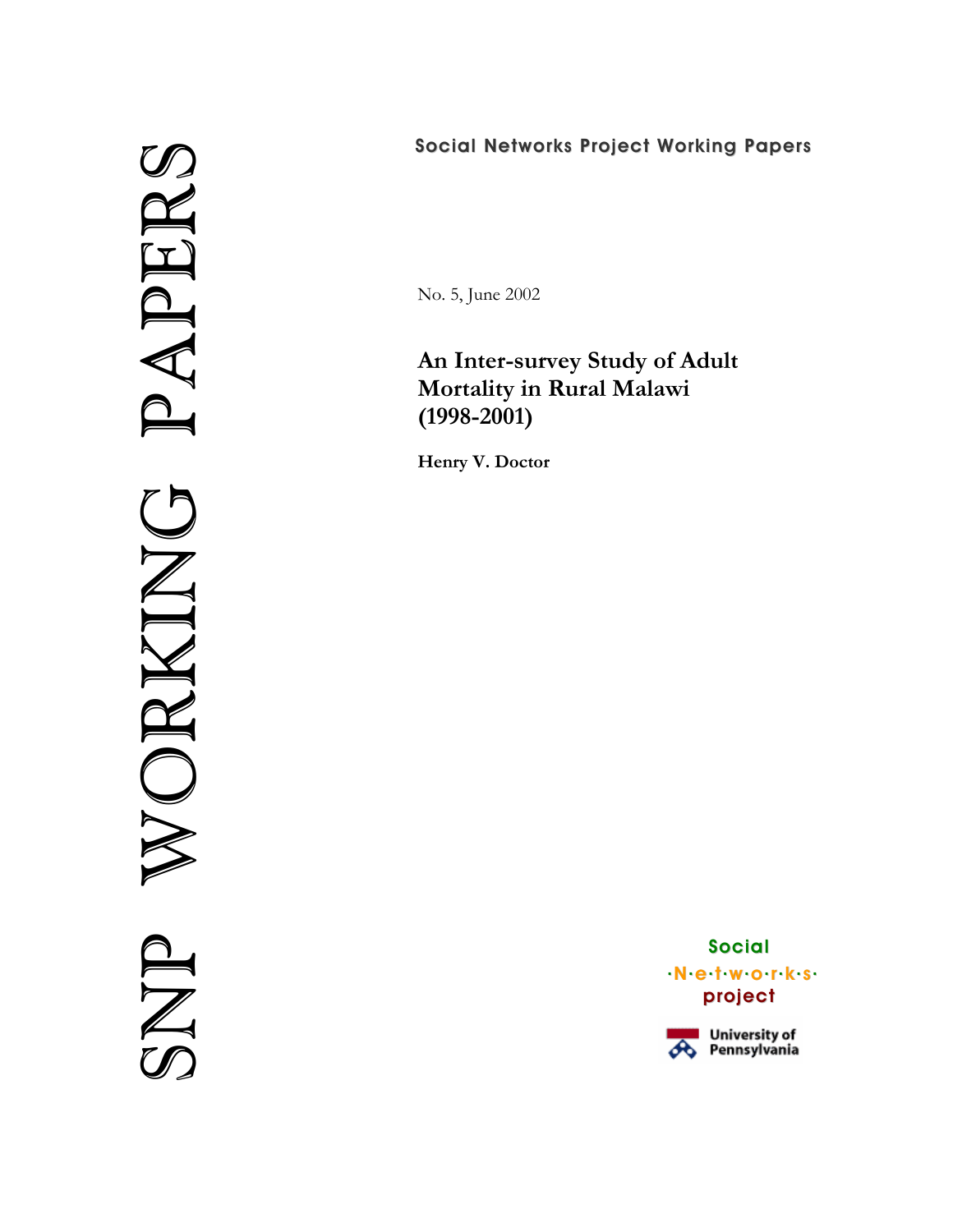*Social Networks Project Working Papers is an unreviewed and unedited prepublication series reporting on research in progress.* 

*Social Networks Project Working Papers are circulated for comment and to inform interested colleagues about the work in progress on the survey data collected by the Project in Kenya and Malawi. The Social Networks project is funded by National Institute of Health Grants HD/MH41713 on "Gender, Conversational Networks and Dealing with AIDS" and HD044228 on "AIDS/HIV risk, marriage and sexual relations in Malawi." The Project has also received support from NIH/ORA; NIH/NIA; The Rockefeller Foundation; The Transnational Cooperation Foundation, Government of Germany; The Research Foundation, University of Pennsylvania; and the Carolina Population Center/USAID Evaluation Project.* 

*The views expressed are those of the authors and not necessarily those of the Project, the National Institutes of Health or any other of the Project's funding agencies*.

For more information about the Social Networks Project and to submit manuscripts for publication, contact:

Social Networks Project

239 McNeil Building University of Pennsylvania 3718 Locust Walk Philadelphia, Pennsylvania 19104

Email: social\_networks@pop.upenn.edu Website: www.pop.upenn.edu/Social\_Networks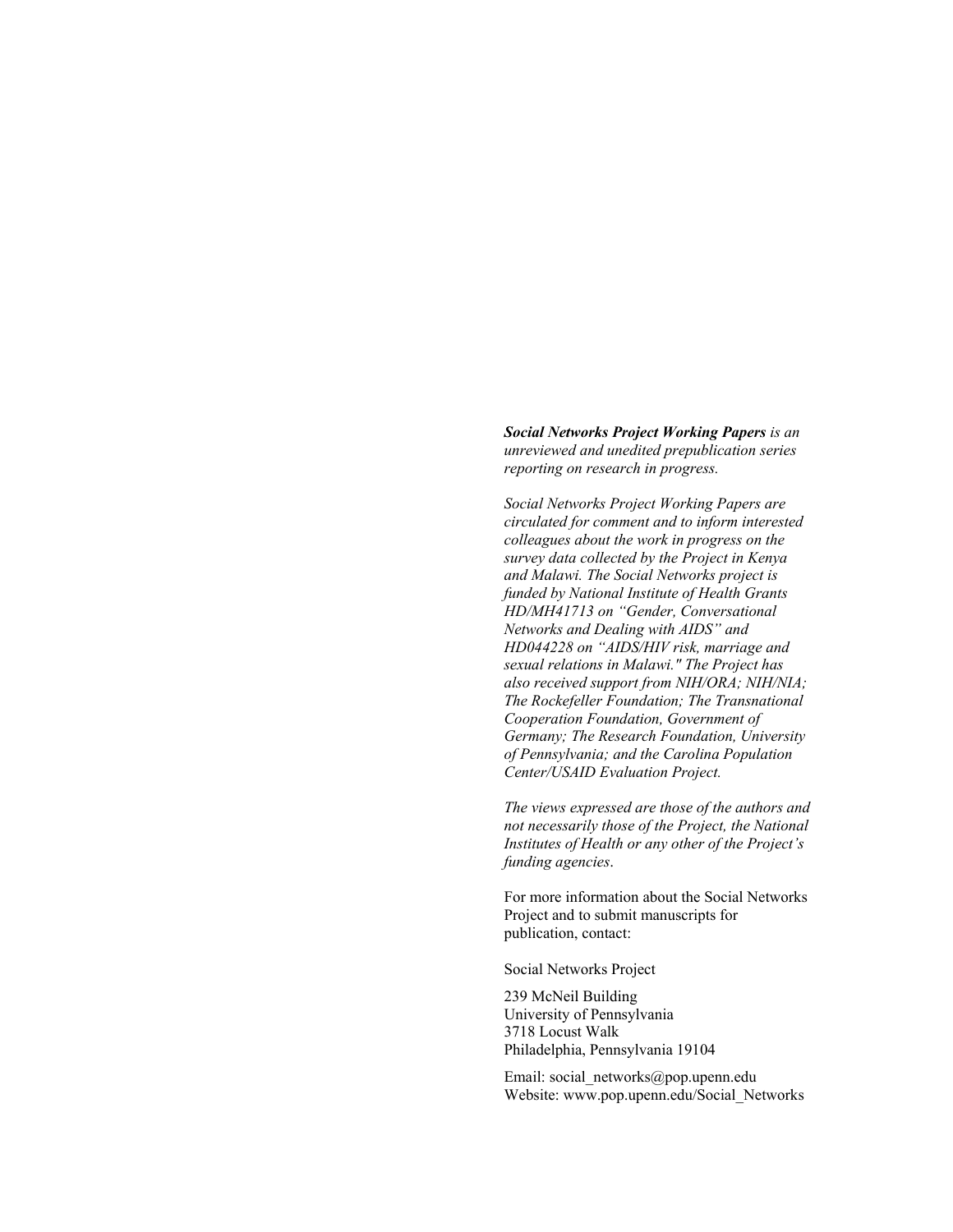# **An Inter-Survey Study of Adult Mortality in Rural Malawi (1998-2001)**

# **Abstract**

This is a report of a study that examined adult (20-59) mortality in rural Malawi. Verbal autopsy information was obtained from 92 bereaved individuals on their experiences during the funeral and after burial. Results show that most of the deaths took place in the southern region compared to the central and the northern region. And more than two-thirds of the deaths are AIDS-related. These findings are consistent with other studies from sub-Saharan Africa where the main cause of death among prime-age adults is HIV/AIDS. This study is useful in understanding the disease burden in rural Malawi.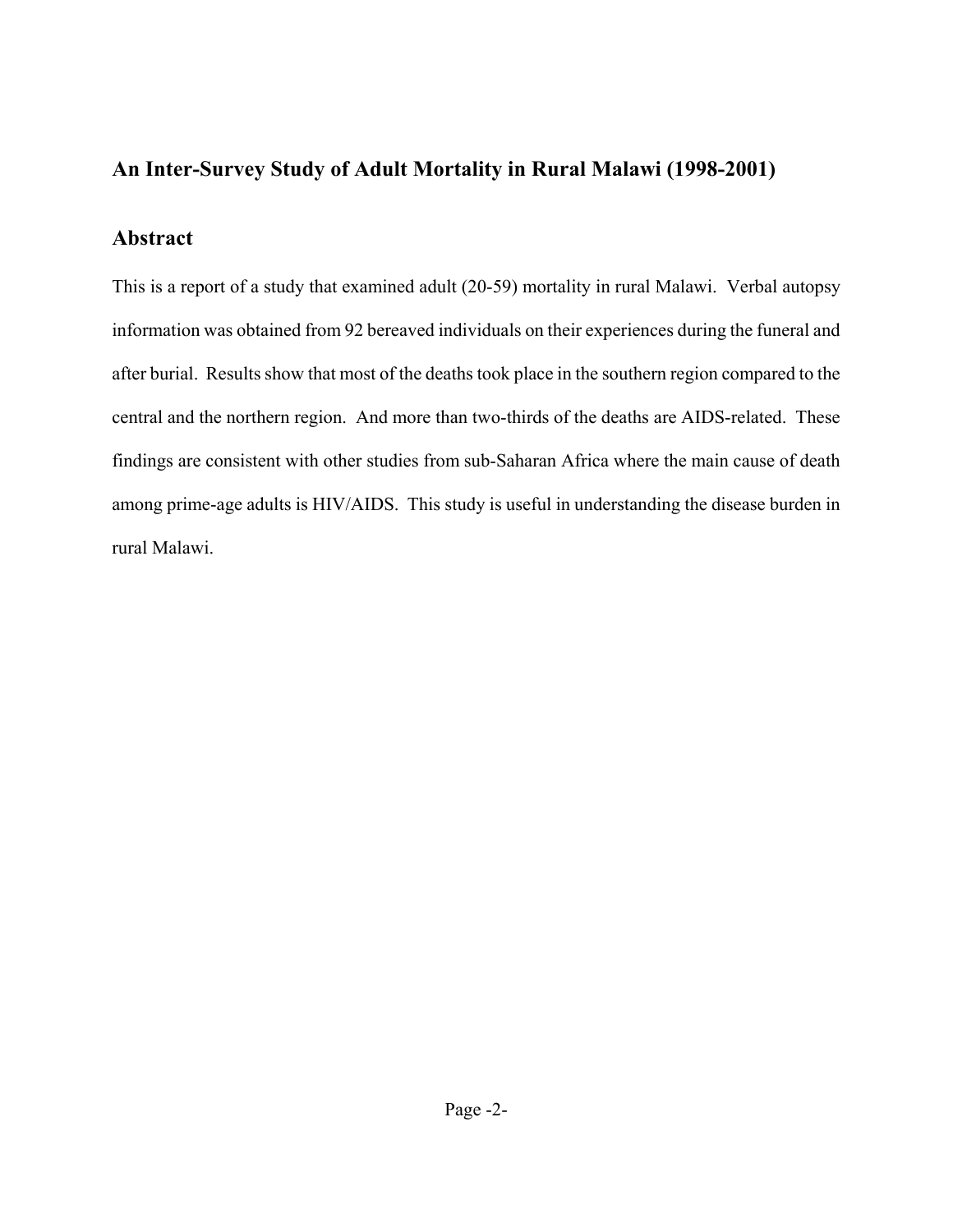# **An Inter-Survey Study of Adult Mortality in Rural Malawi (1998-2001)**

# **1. Introduction**

In many areas of sub-Saharan Africa there is lack of reliable data on cause of death. This is due to incomplete coverage of vital registration systems with cause of death based on clinical diagnoses. This lack of data deters the understanding of cause of death in sub-national populations. This is a special problem for adults since children are more likely to have diagnosis (Kaufman **et al.**, 1997). Information on cause of death in sub-Saharan Africa and other developing countries would be useful to set priorities for public health and to evaluate the impact of health interventions on mortality (Kalter **et al.**, 1990; Asuzu **et al.**, 1996; Kahn **et al.**, 2000; Hoj, Stensballe, & Aaby, 2001).

One alternative to clinical diagnosis and vital registration to assess cause of death is to use the "verbal autopsy" (VA) questionnaires. This is a method of interviewing family members and caretakers knowledgeable about a recent death<sup>[1](#page-3-0)</sup>. This method has been found to parallel systematically with clinical records on cause of death (Garenne & Fontaine, 1990; Kalter **et al**, 1990; Kamali **et al.**, 1996; Garenne **et al.**, 2000; Kahn **et al.**, 2000). The VA method assumes that most causes of death have distinct symptoms that can be recalled by lay respondents, and that the reported information can be classified into useful categories (Snow & Marsh, 1992; Asuzu **et al.**, 1996). Findings are determined in part by the causes of death in the community, and in part by the questionnaire, field procedures, and the analytic process used (Chandramohan **et al.**, 1994).

This paper presents the major findings of an examination of adult mortality in rural Malawi 2001 using VA. The principal aim is to provide basic information on the characteristics of the

<span id="page-3-0"></span> $\overline{\phantom{a}}$ 1 This method was first proposed by the World Health Organization in 1956 (see Kaufman **et al.**, 1997).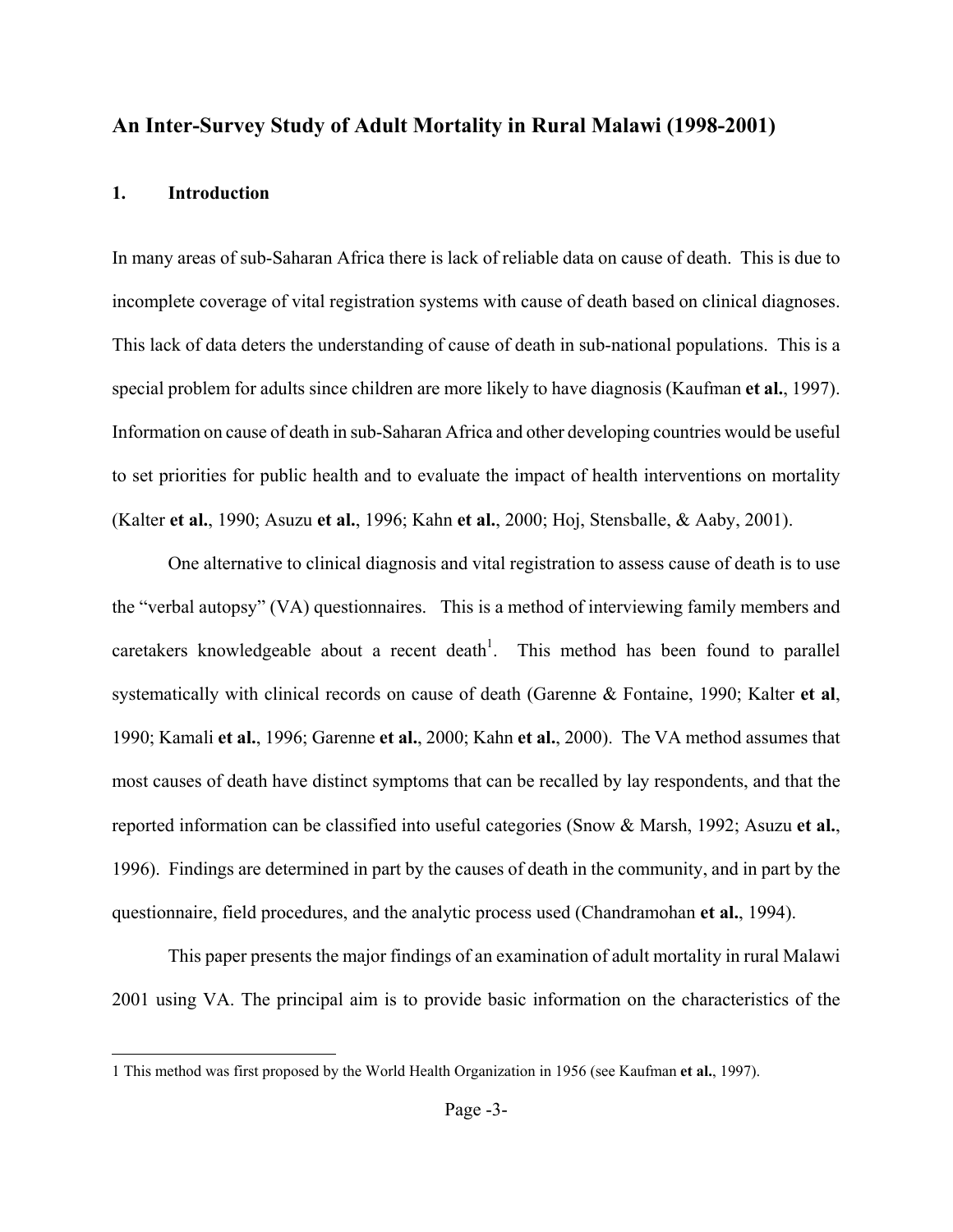Malawi Diffusion and Ideational Change Project (MDICP)<sup>2</sup> [s](#page-4-0)ample attrition in rural Malawi between 1998 and 2001. In addition, the VAs are aimed at increasing our understanding of illness, morbidity, death, and family welfare of deceased relatives.

The next section of this paper describes the mortality data and the methodology that was followed to collect the information from the relatives. In Section 3, I present the characteristics of prime-age adults who passed away between the 1998 and 2001 surveys. The discussion of morbidity, sources of care, and deaths in households is presented in Section 4 whereas illness and diseases that adults suffered are presented in Section 5. In Section 6, I present a discussion on death and household welfare. Conclusions are discussed in Section 7.

# **2. Data and Methodology**

This paper uses information on adult mortality that was collected during the summer of 2001 in three rural areas of Malawi as part of the second round of a longitudinal MDICP<sup>3</sup>. In 2001, the MDICP re-interviewed ever-married women of reproductive age (N=1600) and their husbands (N=1500) who were originally interviewed in 1998. About 5% of these respondents passed away by the second round of the survey. Interviewers were trained and instructed to administer a detailed VA questionnaire to surviving relatives and close friends using the local language<sup>4</sup>. This meant that the

<span id="page-4-0"></span><sup>&</sup>lt;sup>2</sup> <sup>2</sup>The overall aim of this project is to examine the role of social networks in changing attitudes and behavior regarding family size, family planning, and HIV/AIDS in Malawi. Further details are available at www.pop.upenn.edu/networks.<br><sup>3</sup> Because a large proportion of the population of sub-Saharan Africa has no access to clinics and hospitals,

<span id="page-4-1"></span>longitudinal surveys must necessarily be relied upon as sources of data on adult mortality (Kaufman **et al.**, 1997 p. 392).

<span id="page-4-2"></span><sup>&</sup>lt;sup>4</sup> Except for one rural area where interviews were conducted using two languages that are commonly spoken. This rural area is in the southern part of Malawi where two languages are spoken: Chichewa and Yao. Since we had about 17% of the interviewers in the south who were not native speakers of Yao, we made sure to assign VA interviews based on the language of the relatives and interviewers. In short, we matched Yao-speaking interviewers with Yao-speaking respondents—similarly for Chichewa.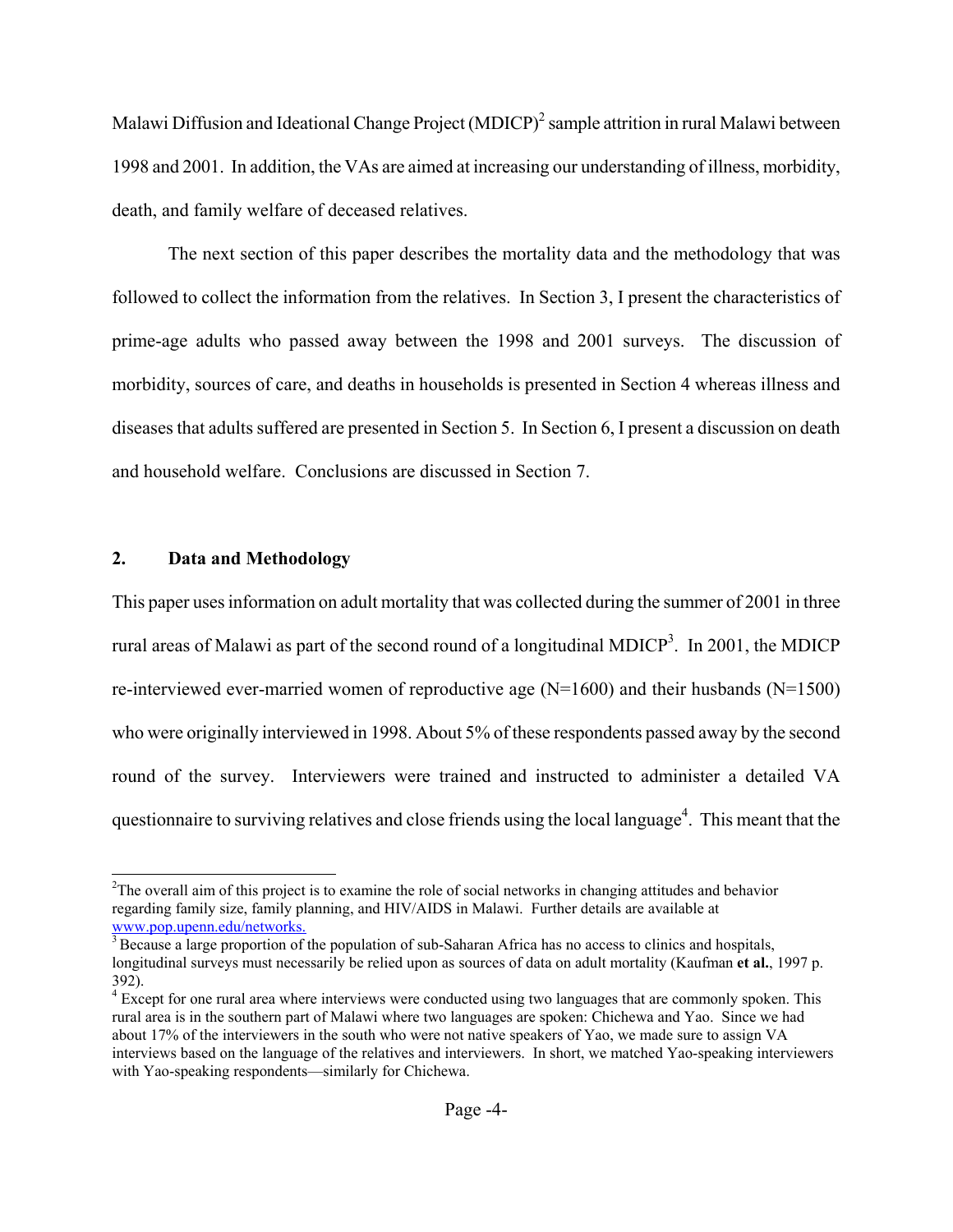interviewers could understand the local phraseology in their questioning. It has been reported elsewhere (e.g., Garenne & Fontaine, 1990) that enumerators should be of the same ethnic group as the people who are surveyed, if possible of the same village or the same region, since words that designate diseases or symptoms may vary from place to place even within the same ethnic group.

Information for each death included specific symptoms the deceased experienced in the last few months of their life, the relative timing and duration of those symptoms, and the types of medical treatment sought and received. Interviews were conducted by asking several open- and closed-ended questions. Responses to some open-ended questions on illness were used to check against closed questions. This report is based on responses to closed-ended questions only because the information obtained from the qualitative part of questionnaire was not very detailed. Only 69% of the verbal autopsies had detailed (but not sufficient) accounts of the deceased death. I decided to analyze only the prompted accounts since they contained more information.

The interviewers were male and female, almost of them (99.4%) had completed secondary school, and most of them were experienced in conducting surveys<sup>5</sup>. After each VA interview, interviewers were asked to write down any general comments about the interview. These comments were either questions from the respondents or general observations made by the interviewer. Because of the nature of the VA questions, that is, asking about things that might be considered private, I expected that informants would be very uncomfortable to answer the questions. Contrary to expectation, most informants were very willing to answer the questions. According to the

<span id="page-5-0"></span> <sup>5</sup> <sup>5</sup> For example, some of them also worked on the first round of the MDICP (1998) and the Family Transfers Project (FTP) in 1999 and had demonstrated the ability to conduct a VA interview with insight and empathy. The FTP is a sub-sample of the MDICP which interviewed 1,257 respondents. The aim of the project is to examine the relationship between family transfers (goods, money, and other services) and health status of people. A detailed description is available at [www.pop.upenn.edu/networks](http://www.pop.upenn.edu/networks). Having worked on the first round of the MDICP and also on the FTP, the interviewers proved experienced and able to convince (but not to force the informants) and interview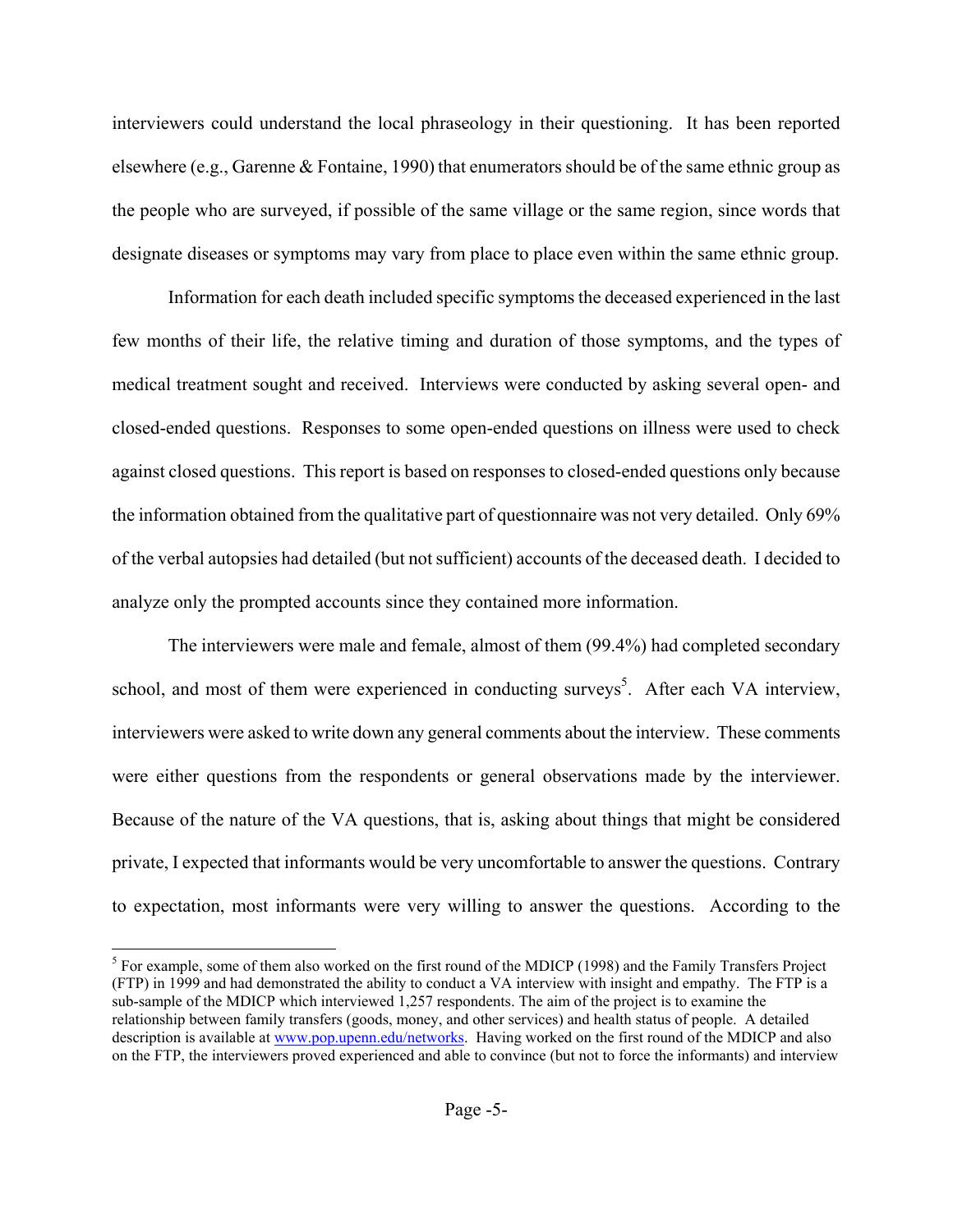interviewer's comments, it was reported that some informants cried during the interview and were comforted. Other people expected to receive money whereas others just showed some signs of discomfort during the interview. It is not clear whether those who were willing to answer the questions were "motivated" by the gifts<sup>[6](#page-6-0)</sup> that they received or they were just open to discuss their relative's death.

According to the daily formal and informal field reports in this study, no comments were raised regarding lack of understanding with some of the words that were used in the questionnaire. I am skeptical with this since I would expect that even if an illness such as diarrhea is a universal experience, misunderstandings occasionally arise. Most people take diarrhea to mean the passage of loose stools three or more times per day. It can be "acute", which means that it has been going on for less than two weeks, or "persistent"- more than two weeks (Kelly, 1998). It is possible that this misunderstanding of diarrhea might have been circumvented in advance, by distinguishing in the VA questionnaire, "ordinary diarrhea" and "bloody diarrhea".

Some comments from the VA questionnaires on "any general comments about the interview" are reported below. Although they are not exhaustive they present a snapshot of the interviewer's experience with the VAs. At least three-quarters of the interviews had the "very-good-interview" category of comments. The comments in brackets are by the author.

Interview 1: "I had a thorough discussion with the member of the bereaved family. She wasfree with me." *Interview with female informant for ID#M39511, Central Region.* 

Interview 2: "We discussed well with his brother-in-law, [name]. He was in good mood in such a way

relatives who were uncomfortable with reporting deaths. 6 Each respondent in the main MDICP survey and the VA interviews was given a packet of sugar (1 kilogram) and 2

 $\overline{a}$ 

<span id="page-6-0"></span>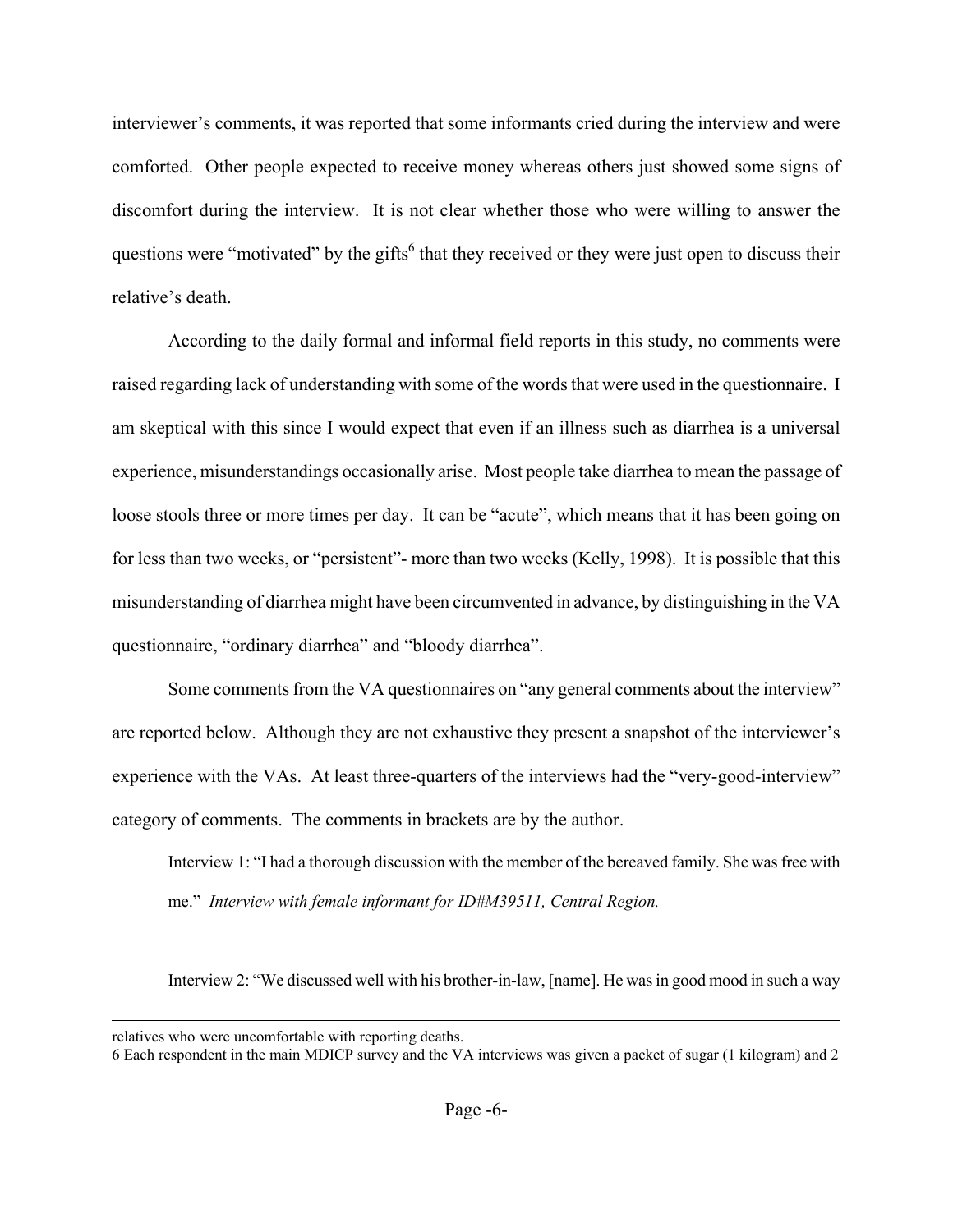that he did not show much concern during the interview. I did not manage to chat with the lady/wife of the deceased since she was far away but I just chatted with his brother-in-law alone." *Interview with male informant for ID#M39503, Central Region.* 

Interview 3: "We discussed freely. She did not show any concern as if she was not related to the dead." *Interview with female informant for ID#M39500, Central Region.* 

Interview 4: "The respondent was expecting to receive money that he wasted during [the] funeral. This is my observation according to the way she was answering questions." *Interview with female informant for ID#F71002, Central Region.* 

Interview 5: "She started crying just when I started the interview. I tried my best to comfort her. Still she was answering me directly up to when I finished." *Interview with female informant for ID#F85006, Central Region.* 

Interview 6: "When we started the interview the respondent was a bit sad since it was as if she was being reminded of the past but later on she became flexible and we managed to talk." *Interview with female informant for ID#M31504, Central Region.* 

Interview 7: The woman was very sorry and she thought that I went for consolation from the research team. She is still sad because of the death of her first daughter. Consequently, the interview was done quite good." *Interview with female informant for ID#F132206, Northern Region.* 

Interview 8: "The respondent was asking why I was asking about the deceased. She was surprised

tablets of detergent soap.

l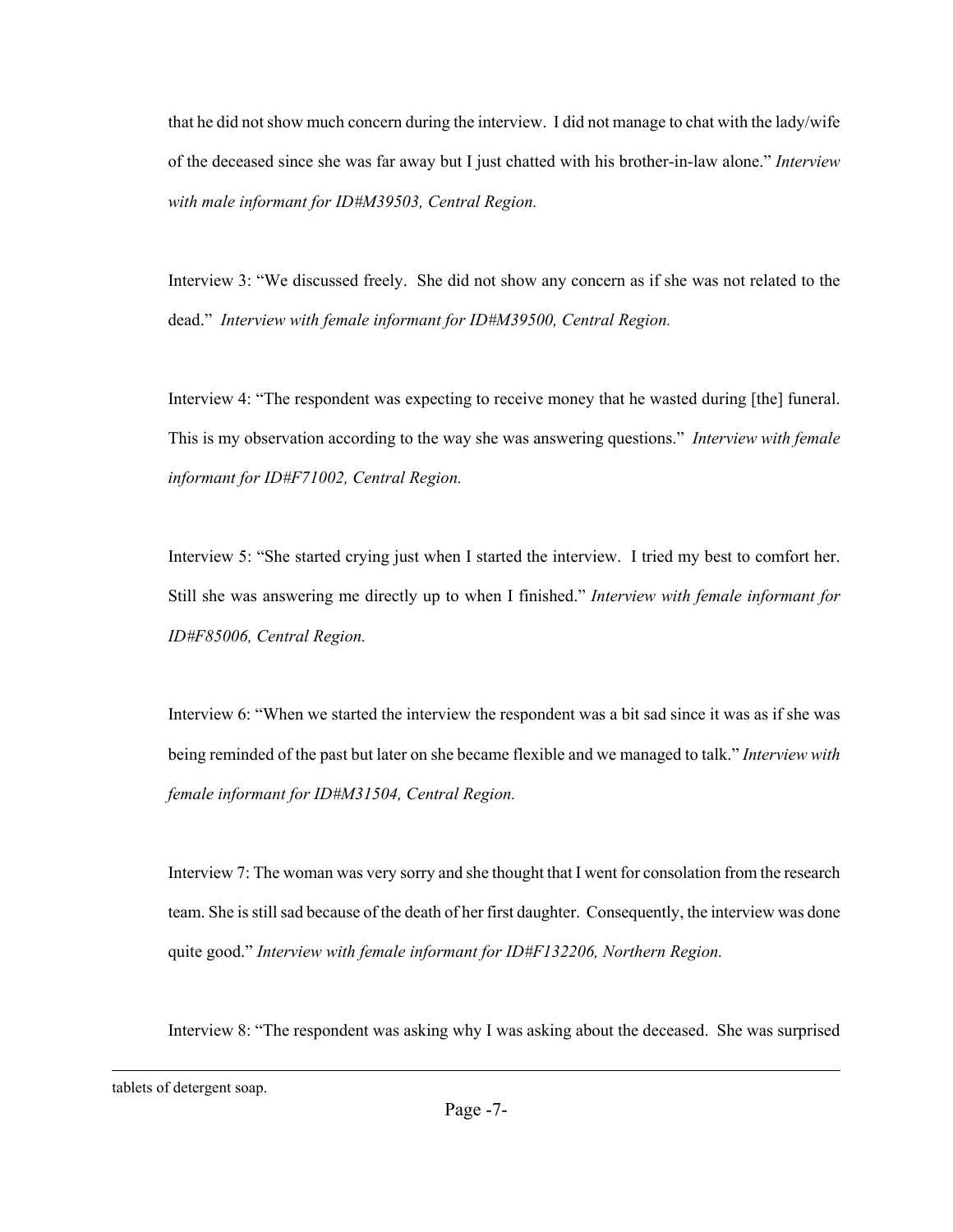why asking about the late [deceased] but later she agreed after giving them more explanations." *Interview with female informant for ID#M109506, Northern Region.* 

Interview 9: "The respondent was touched the time we were discussing her relative. She said she is very sad because I have reminded her of her close sister-in-law." *Interview with female informant for ID#F118007, Northern Region.* 

Interview 10. "We've had a nice interview because the informant was free upon giving out responses though he was complaining about the children who up to this very day feel very lonely." *Interview with male informant for ID#F102015, Northern Region.* 

Interview 11. "It was a good interview because I found an informant who was present during the deceased's sickness and death. She was very free to tell me everything." *Interview with female informant for ID#F121008, Northern Region.* 

Interview 12. "The interview was done well although the man was interested to know the main role [aim] of the research team." *Interview with male informant for ID#F132019, Northern Region* 

Interview 13: "The respondent was so touched that at first he said he isn't able to talk about his brother but at least [later] he said it's okay we can discuss." *Interview with male informant for ID#M113512, Northern Region* 

Interview 14: "The respondent just wanted to know why we are so much concerned in asking about the deceased. Rather what correlation is there between the goal/objective of the study and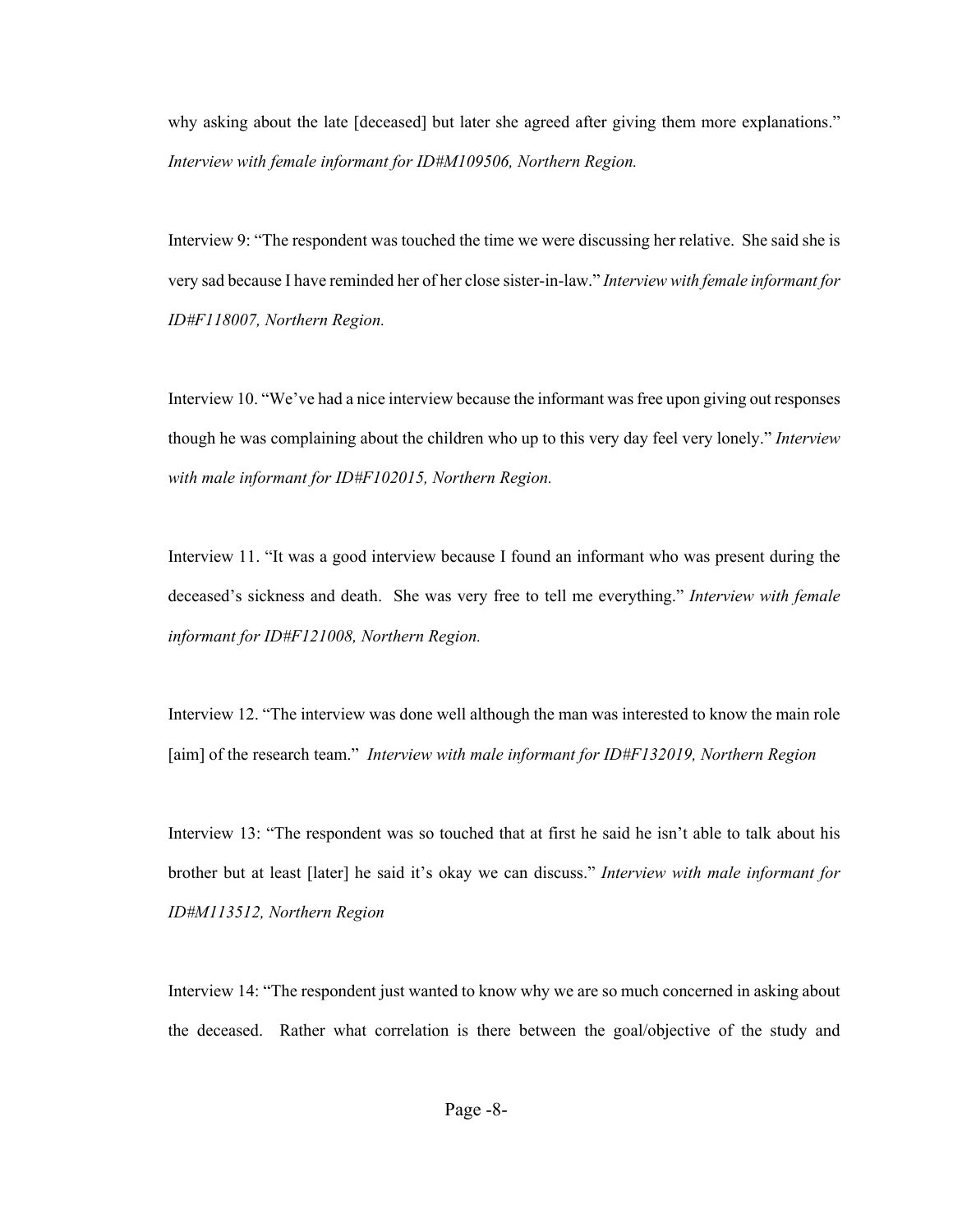information about the deceased which was given by him." *Interview with male informant for ID#F10029, Southern Region*

Interview 15: "The respondent was concerned and she even cried during the interview." *Interview with female informant for ID#M92080, Southern Region.* 

Interview 16: "A respondent was not happy when I was asking him more about his uncle. He was failing to explain well." *Interview with male informant for ID#F8505, Southern Region.* 

Interview 17*:* "On the question of the amount of money spent on the funeral, the informant thought that the research team will refund the money. Apart from that the informant tried to give the correct information of the deceased." *Interview with female informant for ID#F9020, Southern Region.* 

Interview 18: "The respondent was not comfortable. It appeared as if I am trying to remind her about the death of her husband. But all the same the interview ended so well." *Interview with female informant for ID#F11064, Southern Region*

Although reporting of death is very sensitive in most ethnic groups in Africa due to taboos and general reluctance to speak about deaths (Garenne & Fontaine, 1990), a little words of comfort helped the interviewers to complete the VAs. During interviewer training, emphasis was made on ways of dealing with these situations and this might have been the reason for a successful completion of the interviews. In addition, the general comments after the interview do not differ in the three study sites.

A study using VAs conducted by Nykanen **et al.** (1995) on infant and adult mortality in rural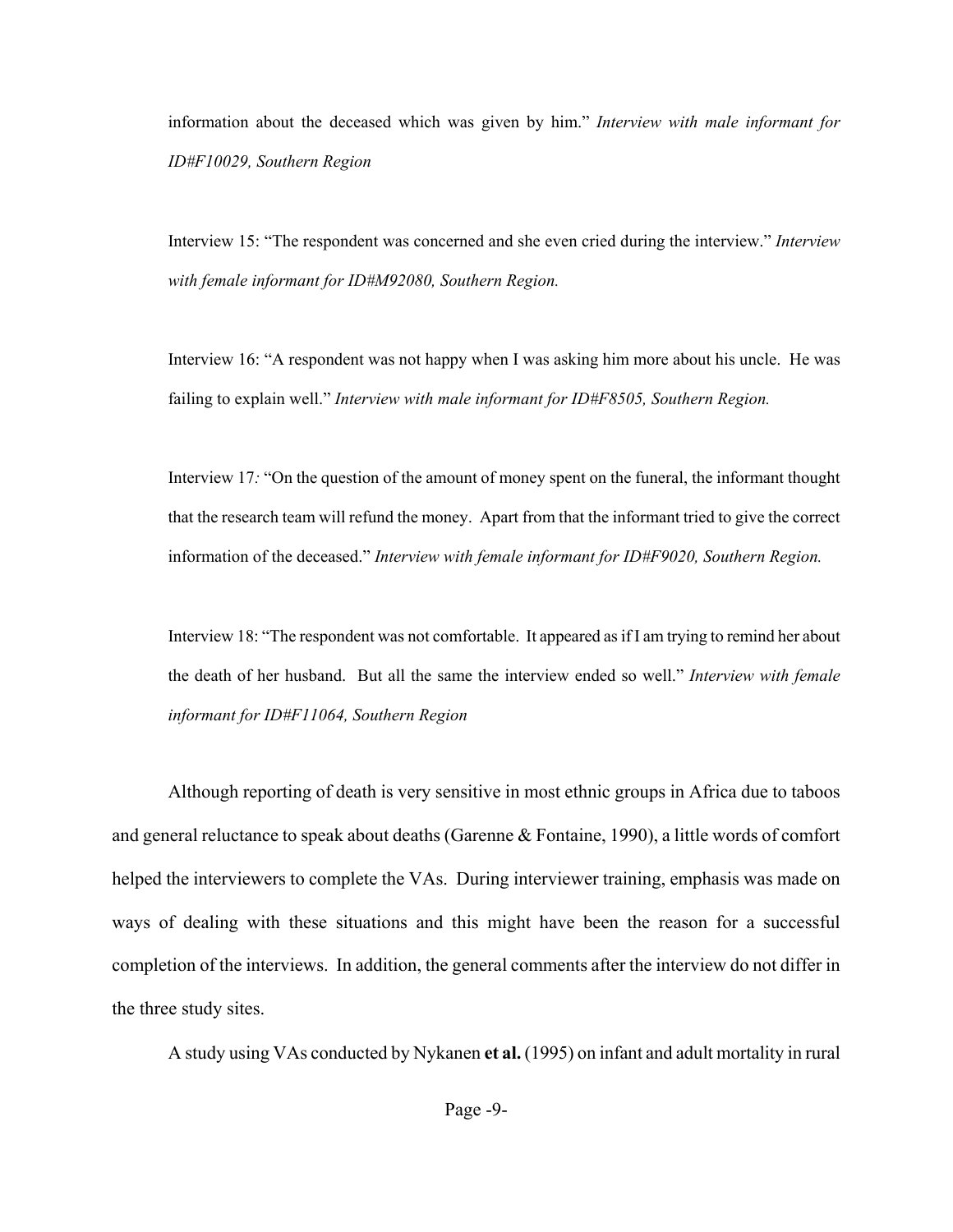areas of Mangochi district in the southern part of Malawi<sup>[7](#page-10-0)</sup> found that, from their experience, VAs appeared simple to administer and relatively easy to interpret. Although they do not discuss exactly what was "simple" their study does not indicate any general problems related to willingness of the respondents to answer the questions during the interview. However, some of the problems experienced in their study include difficulties in locating the homes of the deceased children, difficulties with the questionnaire specifically the concept of "day" meaning 12 or 24 hours, and also families who received some form of medical information during a child's hospitalization might have provided different information from those who never come to a health facility.

# **3. Characteristics of Deceased Prime-age Adults**

This section provides a descriptive summary of some demographic and socioeconomic characteristics of the deceased members. This information comes from the first round of the MDICP and is essential for understanding the sociodemographic structure of our sample members.

Table 1 presents basic characteristics of the 104 adults (54 females and 50 men) aged 20-59 who passed away since the 1998 survey and also the 2,552 adults (1,467 females and 1085 males) who survived to the 2001 survey. The VAs were conducted on 92 deaths, that is, missing 12 deaths (9 females, 3 males) due to no contacts. The results also show that male deaths are higher in the 40- 49 age group whereas female deaths are higher in the 30-39 age group. Overall, the deceased primeage women were younger than deceased men at the time of their death. The average age for the deceased women was 33.5 years old, while it was 38.4 years old for men. The overall mean years of education completed is 3.31 and it is very low for females (about 3) whereas it is higher for males

l

<span id="page-10-0"></span> $7$  This is about 70 kilometers (45 miles) from the MDICP's study sites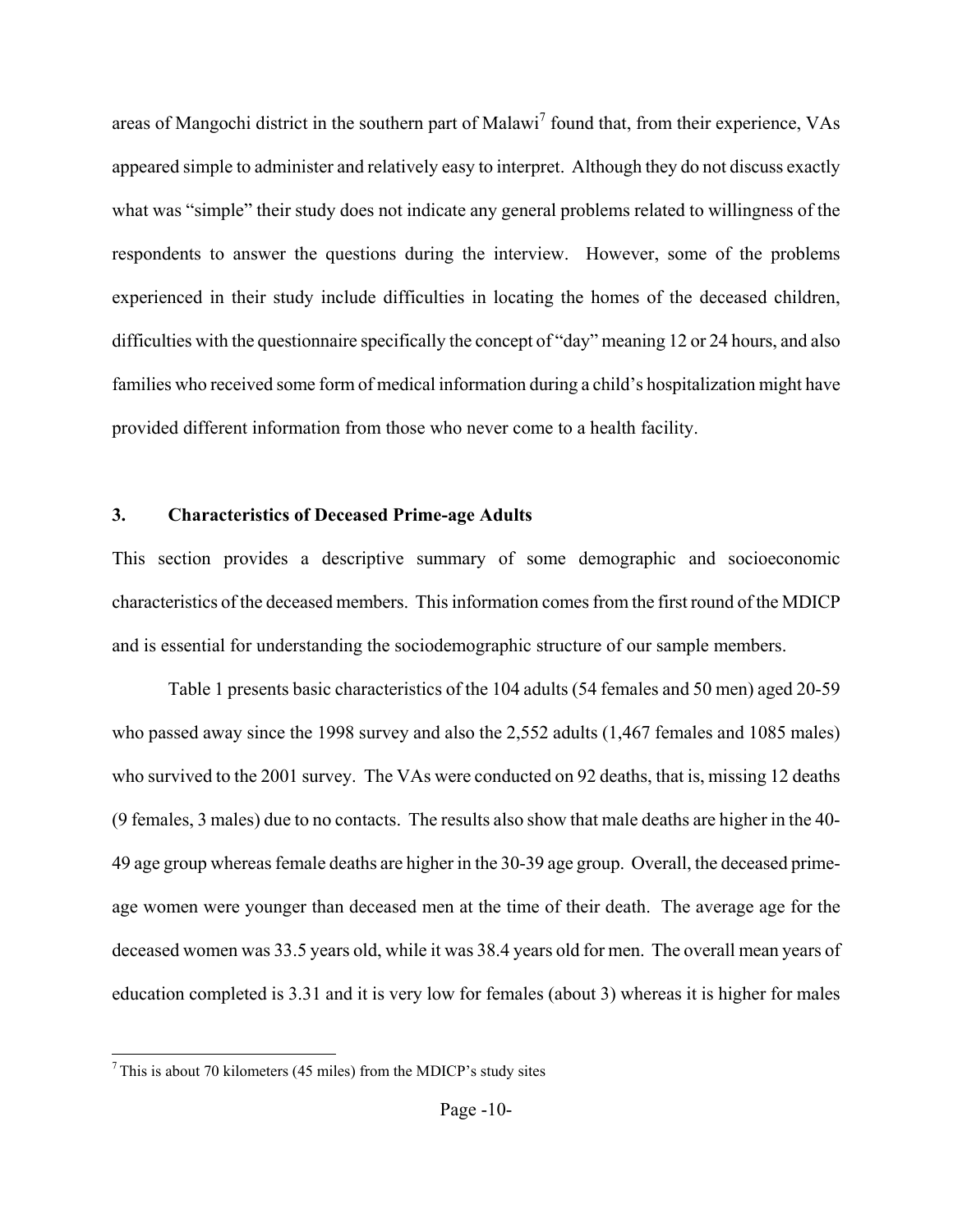(3.6). The mean number of children born is 4.97 with males reporting a higher number of births (5.8) than females (4.2). Most people lived in houses with thatch or grass roof and in 1998 about two-thirds of the deceased respondents said they were very worried about catching AIDS.

Most of the deaths are from the southern region. This finding is expected. Doctor (2002) has shown that for the 20-49 age group, mortality in rural Malawi 2001 more than doubled over 1987 life tables, a period when HIV prevalence was lower than current estimates of about 15%. In addition, the effect is more concentrated in the southern region than the northern and central regions. Using DHS sibling histories based on the 1992 Malawi DHS, Bicego (1997) also found that adults in the northern region followed by the central region have better survival advantages than those in the southern region. In short, adult mortality was high in the south.

# *Table 1 about here*

# **3.1 Data Quality Issues**

Consistency checks have been made on three aspects of the mortality data: 1] the year of death, 2] the characteristics of the deceased and those who survived to the 2001 survey, and 3] the characteristics of the 12 deaths without VAs compared to those with VAs. The FTP provides an opportunity to check the year of death only for people who died after the 1998 survey and before the FTP in 1999. Another limitation with checking the date is that the informants were not asked the month of death. This means that we cannot check the reporting of year of death for those who died after the FTP since there is no survey against which to check the reporting. Therefore, the checking is only applicable to deaths after the 1998 survey and before the 1999 survey. All the people who died in 1999 and appear in the FTP data will indicate that their deaths occurred after the FTP.

Out of the seven people who passed away in 1998 (see Table 2), five respondents (4 male, 1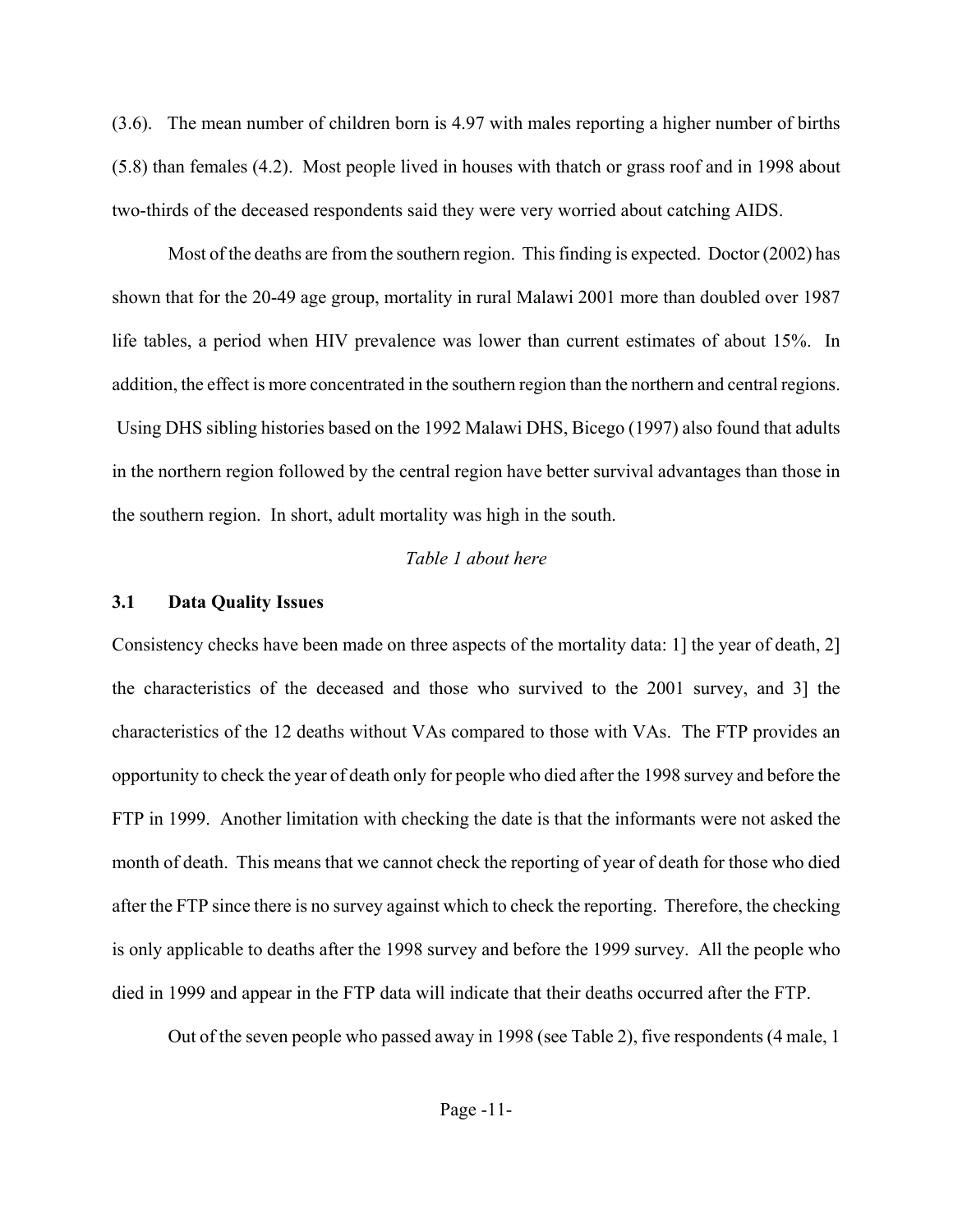female) were not interviewed in the FTP. Since the FTP was a sub-sample of the MDICP, these respondents (or some villages) were not sampled. Therefore, we can only assume that they died between 1998 and 1999. One male respondent is reported dead in 1999 where as another male was interviewed in 1999 implying that he must have died after the survey in 1999 but he is reported to have died in 1998. This is the only observed misclassification of the deaths for 1998. In short, among the seven respondents who were reported to have died in 1998, five were not sampled in 1999, one respondent was correctly classified whereas another respondent was wrongly classified. The non-sampling (five out of seven) makes the reporting of deaths for 1998 inconclusive unless we assume that the year of death for the non-sampled respondents was correctly reported.

Checking the year of death for the 22 respondents (8 female, 14 male) who were reported dead in 1999 shows that: 13 respondents (5 female, 8 male) were either dead before the FTP survey or they were not sampled; 3 respondents (1 female, 2 male) were interviewed in 1999 and they died later in the year; 6 respondents (2 female, 4 male) died before the FTP. Compared to the reports for 1998 deaths, the reporting of 1999 as the year of death for some respondents seems to be reliable except for the 13 respondents who have only two possible outcomes: dead before 1999 survey or not sampled at all. As discussed earlier, it is hard to check the year of death for 2000 and 2001 since we do not have any benchmark.

Comparing the characteristics of those who died with those who survived to the 2001 survey (see Table 1) shows that there is not much difference in proportions for the ages of those who died and those who survived. Although the differences are not huge, the results show that younger females survive than males. On average, those who survive are younger than those who die. For example, the mean age for people who survive is about 31 - almost five years younger than the mean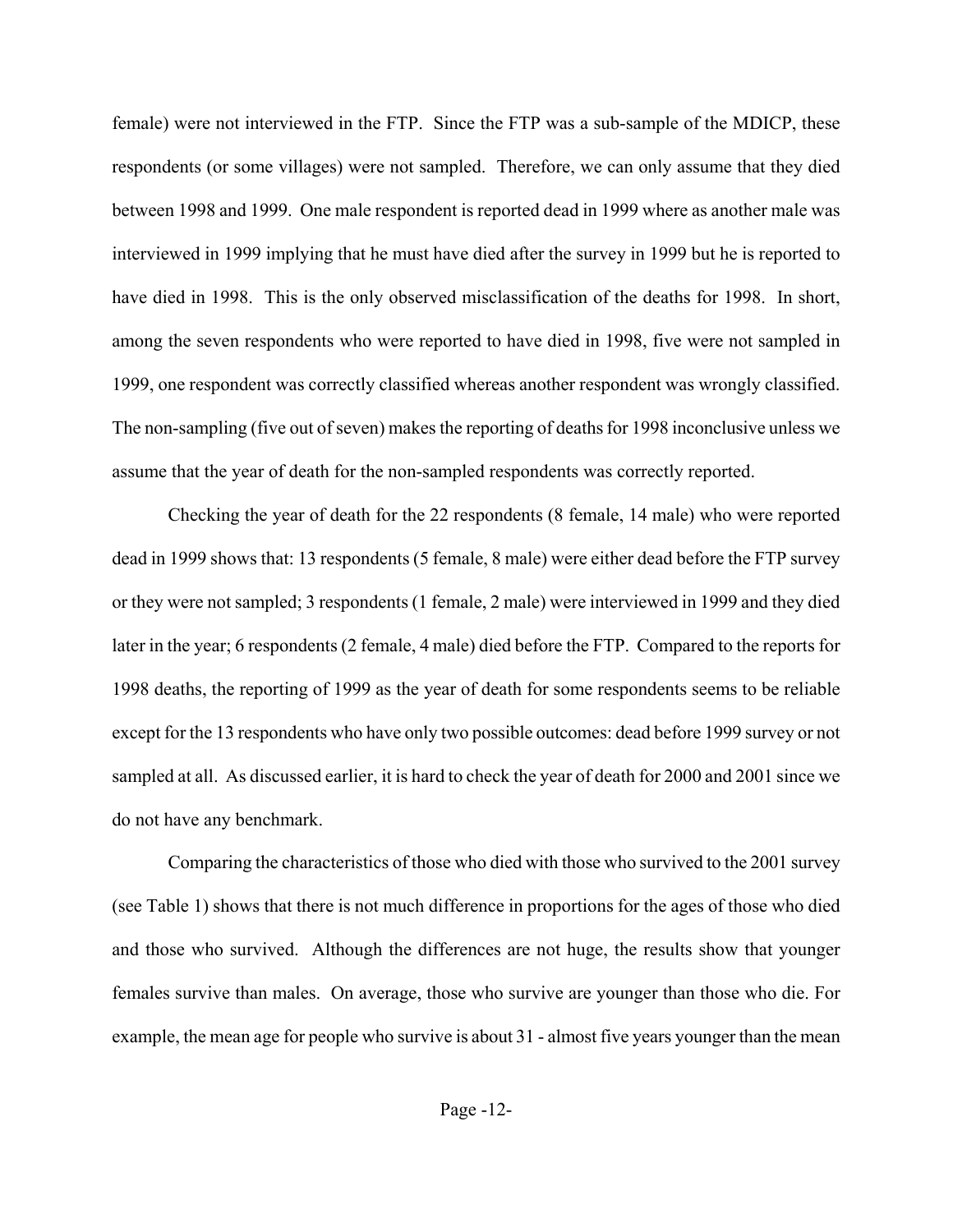age for those who die. Again, there are not huge differences in years of schooling and mean children ever born but a substantial difference exists in survival for people who live in houses with metal roof. The proportion of the deceased who lived in metal-roofed houses is about five points higher than those who survive. About two-thirds of those who died were very worried about catching AIDS compared to about half of those who survived. Regional differences in sample attrition show the southern region on top of the list than the central and northern regions although the proportions surviving are not very different. Although we cannot make solid conclusions with the various characteristics presented in Table 1, at least one pattern is clear: the results in general do not show any huge differences between those who died and those who survived.

Similarly, comparing the characteristics of the 12 deaths without VAs to those with VAs has also shown (results not presented) that the demographic characteristics such as mean age, mean years of schooling, mean children ever born, type of house material, worry about catching AIDS, region of residence, and duration of illness do not differ that much. The results mirror the comparison between the characteristics of those who died and those who survived.

### **4. Morbidity, Sources of Care, and Death in Households**

This section presents information on the events and symptoms that the deceased respondents experienced before they died. Table 2 shows duration of illness, source(s) of care, and the year of death. The results show that of the 92 cases with information, about 22% of the deceased people were ill for less than one month, 15% were ill between 1 to 2 months, 14% were sick for a period of 2 to 6 months, and about 43% were sick for longer than 6 months. The duration of illness for 5% of the sample was not known. While most respondents sought treatment from government hospitals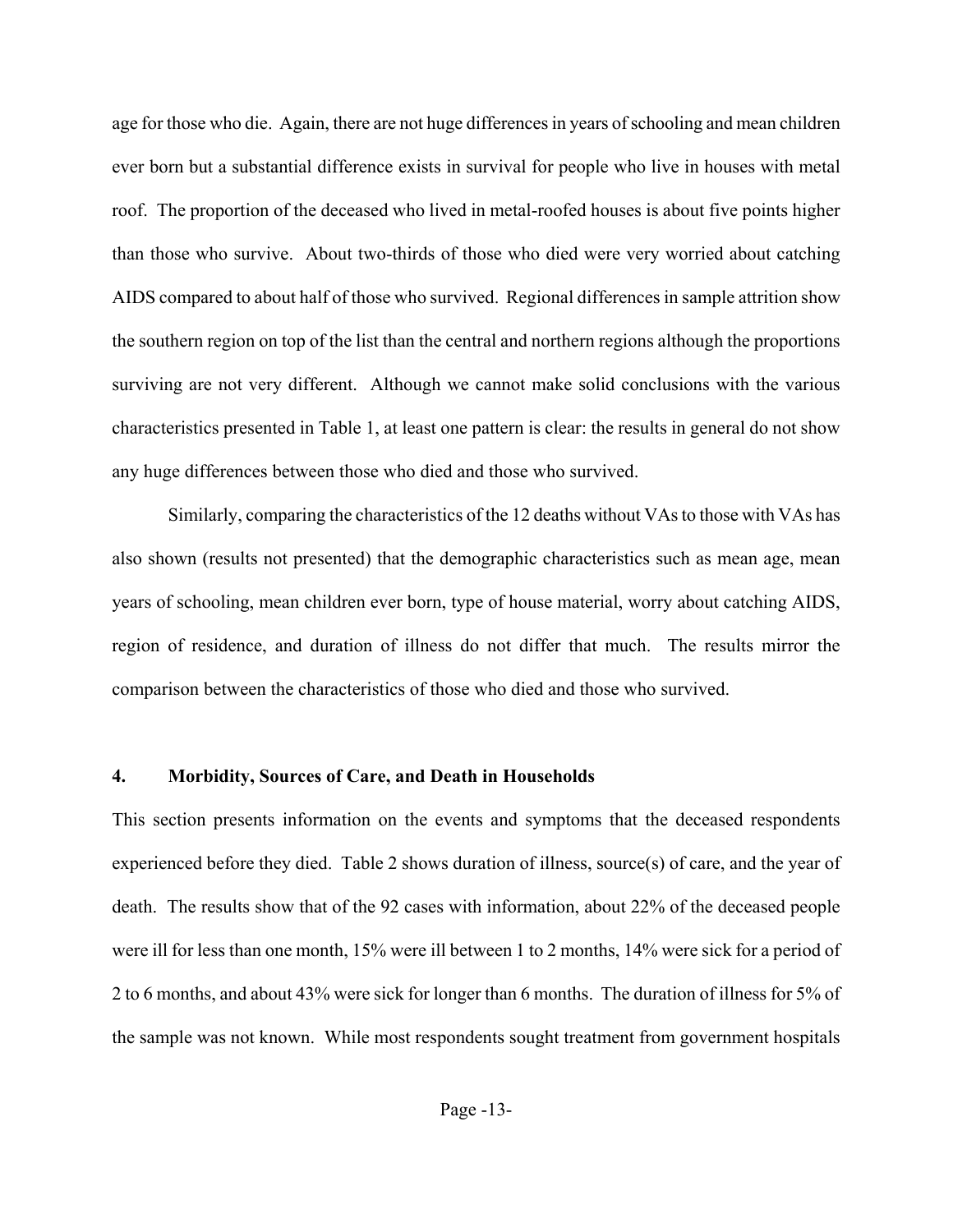(70%) and traditional healers (54%), a small proportion sought treatment from government health centers or clinics (15%), private hospitals (13%), relatives or friends (8.2%) and religious leaders  $(8.2\%)$ .

# *Table 2 about here*

Parallel to this information, informants were asked whether friends or relatives sought any medical care or help from other sources. A higher proportion of the relatives or friends sought medical care from government hospitals (64%) and traditional healers (60%). At least 1 in 10 of every relative or friend went to government health centers or clinics and private hospitals. It is clear from these proportions that apart from government or public hospitals, a substantial number of people still choose traditional medicine as an alternative or complementary therapy. In general, these percentages are consistent with the VAs which show that respondents and their relatives sought multiple forms of therapy during illness.

The distribution of year of death shows that, 8% of the deaths occurred in 1998, 24% occurred in 1999, 47% took place in 2000, and 22% died within the five months before the 2001 household survey.

The VA questionnaire also asked information on the terminal illness of the respondent. These were collected using open-ended questions and the results are not reported here. However, a series of symptoms that were mentioned in the closed-ended questions are presented in Table 3.

# *Table 3 about here*

Table 3 shows that at least one-fifth of the deaths are associated with coughing, diarrhea, difficult breathing, fever, malaria, pneumonia, and loss of weight (very thin). A combination of some illnesses into "AIDS-related" illnesses shows that about 69% of the deaths are AIDS-related.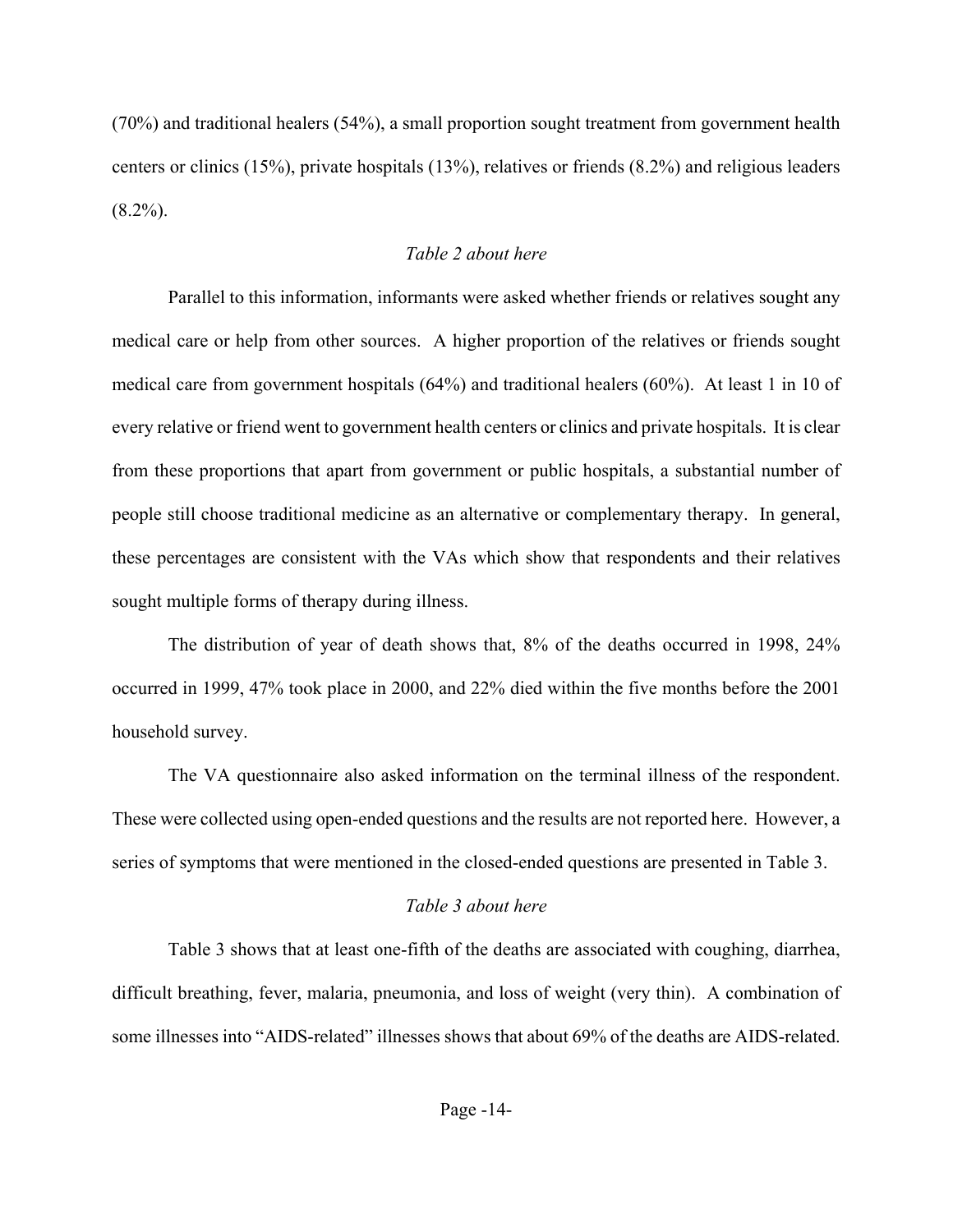These "AIDS-related" symptoms were established based on The World Health Organization (2001) classification of "AIDS-related" symptoms. The prevalence of the "AIDS-related" illnesses is consistent with the high prevalence of HIV/AIDS in Malawi where 16% of adults aged between 15 and 49 are estimated to be living with HIV/AIDS. This prevalence might lead us to associate most of the adult deaths in rural Malawi with HIV/AIDS. In fact, AIDS was given as a "cause" in 10% of the deaths and this percentage is three points higher than a similar study that was conducted in rural communities of Mwanza region, Tanzania, where HIV/AIDS was mentioned during the VA interview in 7% (n=178) of the deaths (Todd **et al.** 1997).

## **4.1 Diagnosis of Disease**

One of the concerns with the use of VA is the extent to which extent they agree with clinical reports (Boulle, Chandramohan & Weller 2001). In this study a question was asked to find out if the deceased was clinically diagnosed with their terminal illnesses. According to informants' reports, about 66% of the illnesses were clinically diagnosed. In addition, 2% of the informants knew nothing about illness or clinical diagnosis of their deceased relatives. Unless death certificates were available we cannot conclude anything from the proportion of reported clinical diagnoses, that is, whether they are true or not. We hope that the respondents told the interviewers the truth and also that the doctors told the relatives the truth about the clinical diagnosis, otherwise the use of the VA is challenged. Although most people in the rural areas are poor (National Statistical Office [Malawi] & ORC Macro, 2001), attempts are made to take the sick to the hospital or traditional healer.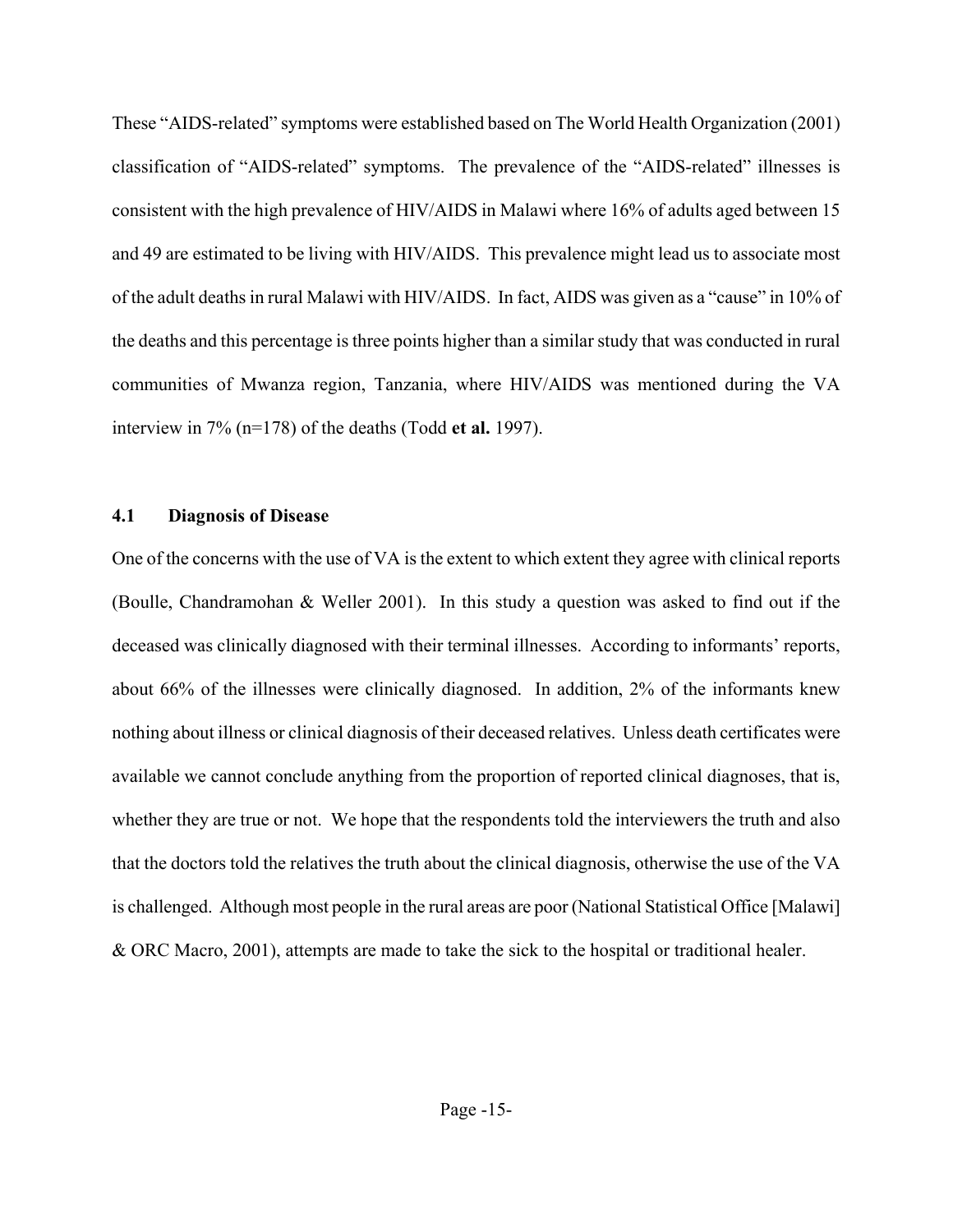# **4.2 Place of death**

Place of death has a significant implication for quality and type of care given during illness. For people who die at a place different from the hospital, it might imply financial problems to seek proper care. However, reading through the VAs it is clear that there were instances where people (apparently with AIDS) were sent home from the hospital by the doctors who told them that there was nothing more the hospital could do. Sometimes there were people who chose to go home if they saw no improvement in their health. These two aspects, that is, financial problems and personal choice to go home might interact, and therefore, proportions of people dying at certain places have to be interpreted with caution. The data shows that 55% of the deaths took place at home whereas 31% took place at the hospital. Small proportions (accounting for 14%) of the deaths took place at the health center, traditional healer and private clinic. The high proportion of death at home is similar to another study in rural South Africa (Kahn **et al.**, 2000) where 60% of the children and adult deaths (n=1,001) occurred at home or at the site of an injury.

### **5. Illness and Diseases**

This section provides results on questions that sought information about the illness and diseases that the respondent had before death. Specifically, information was sought on duration of illness and whether the illness continued until the time of death. Information on 12 illnesses or diseases was collected: severe fatigue, severe backache, pneumonia, chronic coughing, high fever, difficulty breathing, lack of appetite, vomiting, weight loss, bloody diarrhea, pain when urinating, and surgery. Surgery was considered as an illness since literature from developing countries include deaths arising from medical complications such as surgery as one of the causes of death (National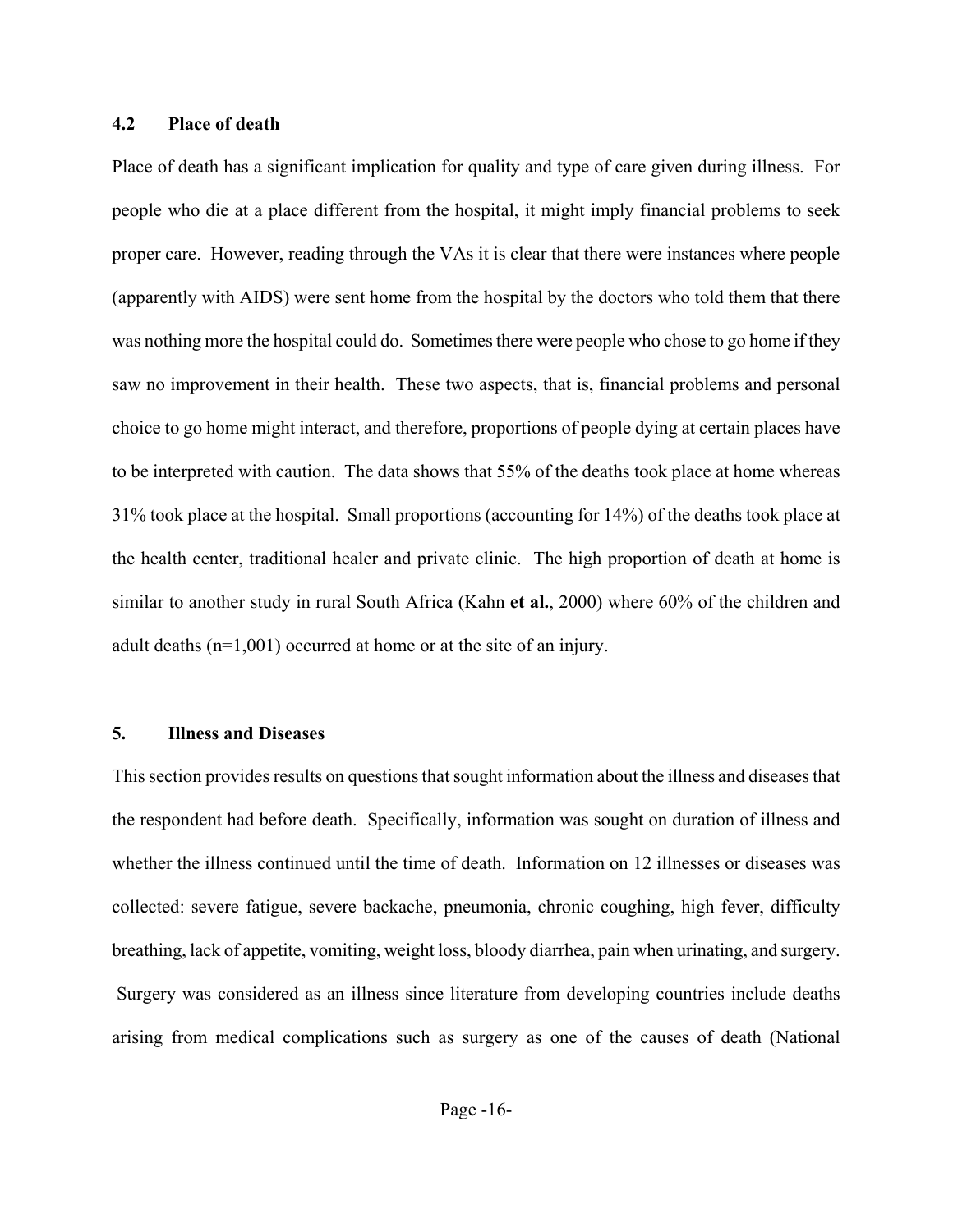Statistical Office [Malawi] & ORC Macro, 2001). For example, the 2000 Malawi Demographic and Health Survey reports that maternal mortality ratio<sup>[8](#page-17-0)</sup> has almost doubled between 1992 and 2000 from 620 deaths per 100,000 to 1,120 deaths per 100,000 partly because of lack of proper health services (e.g. surgical equipment. In an earlier section I looked at the proportion of people who had these symptoms or diseases but this section only presents reports about the timing of illness. The objective is to identify those illnesses that can be associated with HIV/AIDS since the illness usually takes a long time. In addition, we find that about 4% (results not presented) of the deceased people underwent surgery. This information is presented in Table 4.

# *Table 4 about here*

The results in Table 4 show that some illnesses took a long time such as chronic coughing, weight loss, and diarrhea. Others were short lived such as lack of appetite, vomiting, and pain when urinating. One way to understand this pattern is to find out whether people had these diseases until death. This is important to separate those illnesses that might take place for a short time from those that might persist until death. For example, someone may have high fever for a short time and develop diarrhea leading to death. Informants were asked information about the persistence of the illness until death, that is, whether the deceased showed any signs of such diseases until and at the time of their death.

In rural Malawi the results show that illnesses remained untreated or uncured until the time of death. For each disease/illness reported, at least 70% of the people experienced it until their time of death. In addition, analysis of cause of death is problematic in sub-Saharan Africa because of lack of clinical reports, specifically death certificates. An attempt was made to find out the

 $\overline{\phantom{a}}$ 

<span id="page-17-0"></span><sup>8</sup> Per 100,000 live births calculated as the maternal mortality rate divided by the general fertility rate (Births divided by total number of women of reproductive age).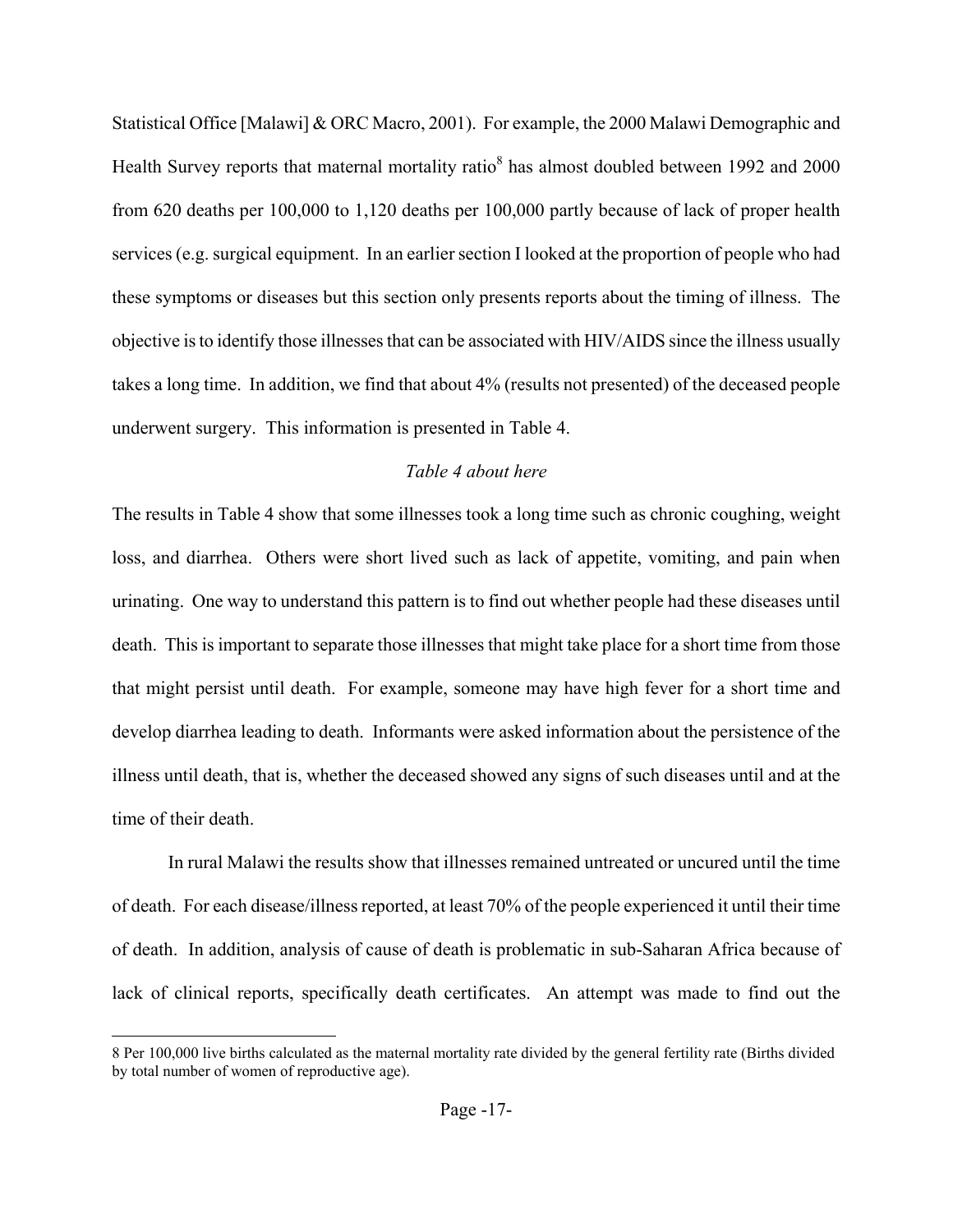proportion of the deceased with death certificates. Results confirm evidence of lack of death certificates in rural areas. None of the deaths that took place at the hospital had a death certificate at the time of the interview. However, this may be biased in that most of the informants might not have access to the death certificates. Or if they had the death certificate they might have forgotten about it or they did not know or care about it. If their relative is dead they might not feel the need for a death certificate. One study in south west Uganda, sub-county of Masaka district, reported that even though clinics and health centers may give death certificates which describe signs and symptoms that led to death (but not the cause of death), the certificates are often destroyed by the relatives immediately after burial and the centers do not keep any back up documents (Kamali **et al.**, 1996). In the study sites of rural Malawi it might be possible that the death certificates were either destroyed or lost (assuming that the relatives were given one at the hospital or clinic).

# **6. Death and Household Welfare**

This section provides information on death and welfare of the relatives, specifically the experiences of the informants and relatives after the death of their relative. Understanding the effect of death on household dynamics is an important aspect in areas with high prevalence of HIV/AIDS. However, the link between AIDS-related or AIDS deaths and household dynamics is not clear. Findings are different across studies. For example, Boerma, Nunn, & Whitworth (1998) found that since most of the people who die of HIV/AIDS are breadwinners, mortality has a negative impact in societies with strong inter-generational resource transfers.

Contrary to this finding, Ainsworth, Beegle, & Koda (2000) assessed whether orphans or children in households with an adult death are less likely to be enrolled in primary school. Using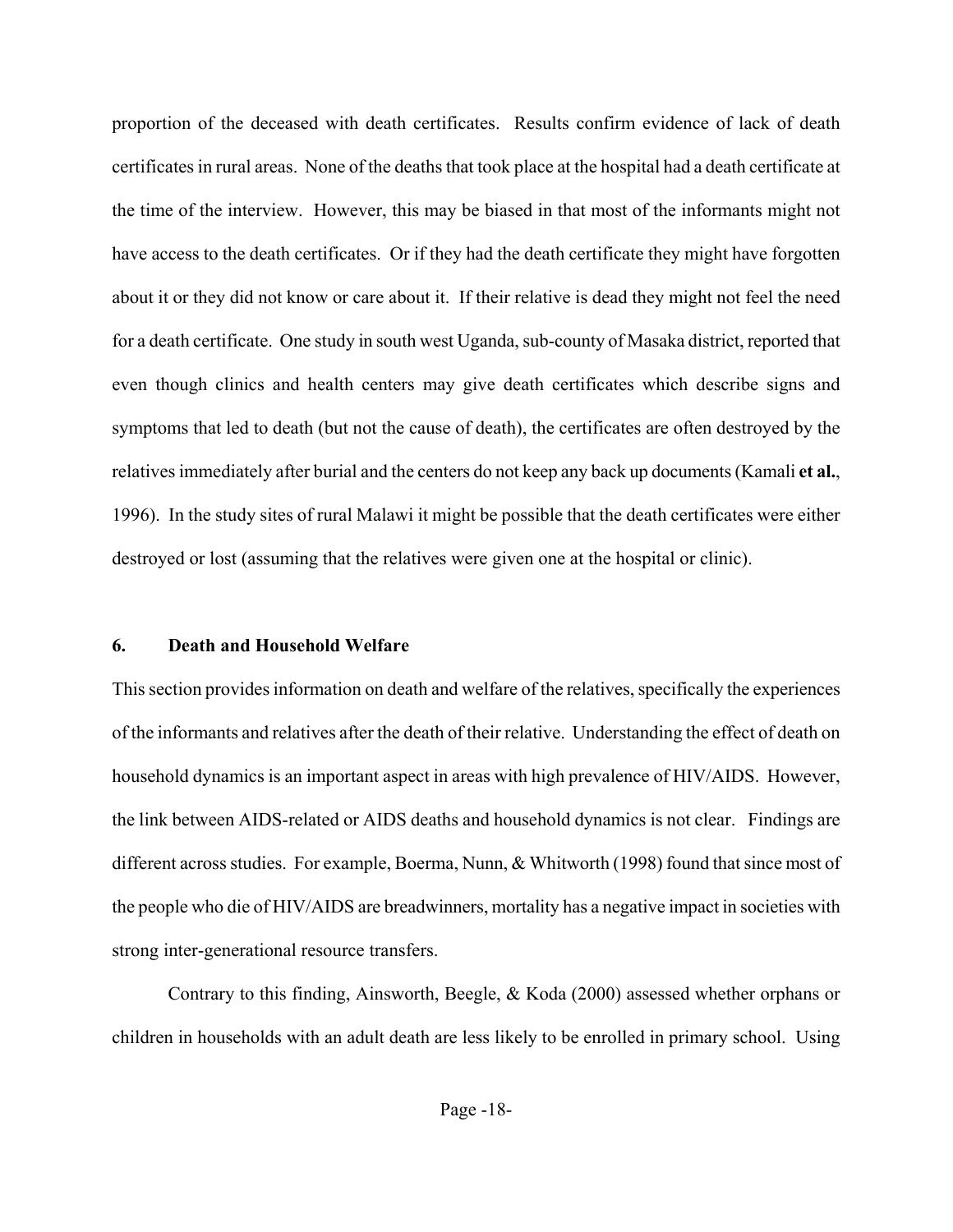data from four rounds of a survey in Kagera region (northwestern Tanzania) between 1991 and 1994 when HIV infection was roughly 25% among adults in main towns and about 10% in surrounding rural areas, and about 5% to10% in the rest of the region, they found that Tanzanian households are coping with adult deaths by delaying enrollment of young children (7-10), while maintaining enrollment of older children (11-14). Among orphans, only maternal orphans are being held back. They report that the practice of delaying enrollment of primary-aged children is already the norm in Tanzania and recent studies (see Ainsworth **et al.**, 2000 for details) have found that over 80% of primary-aged children have delayed enrollment. The reasons for such a delay are well known, having to do with the opportunity costs of the children's time, overcrowding in schools, low returns to primary schooling, and limited opportunities for secondary schooling. Multivariate results found that these same factors are affecting enrollment decisions in their sample. However, controlling for these factors and for household wealth, they found that maternal orphan status and adult deaths have a separate and *independent* effect on delayed schooling of the youngest children (25).

These findings may suggest the importance of extended families and the presence of strong intergenerational resource transfers in these societies. Support networks may be effectively fostering-in children or transferring resources between households thereby suppressing or attenuating the impact of adult death on the household.

In addition, I wanted to find out the extent of financial assistance at the time of the funeral. The results show that 77% of the relatives received financial assistance from other people. This help largely comes from village collections (43%) and family members (35%). Other sources include the church and borrowing from other people. Related to the source of financial assistance I wanted to find out how much money was actually spent during the funeral. Chatting informally with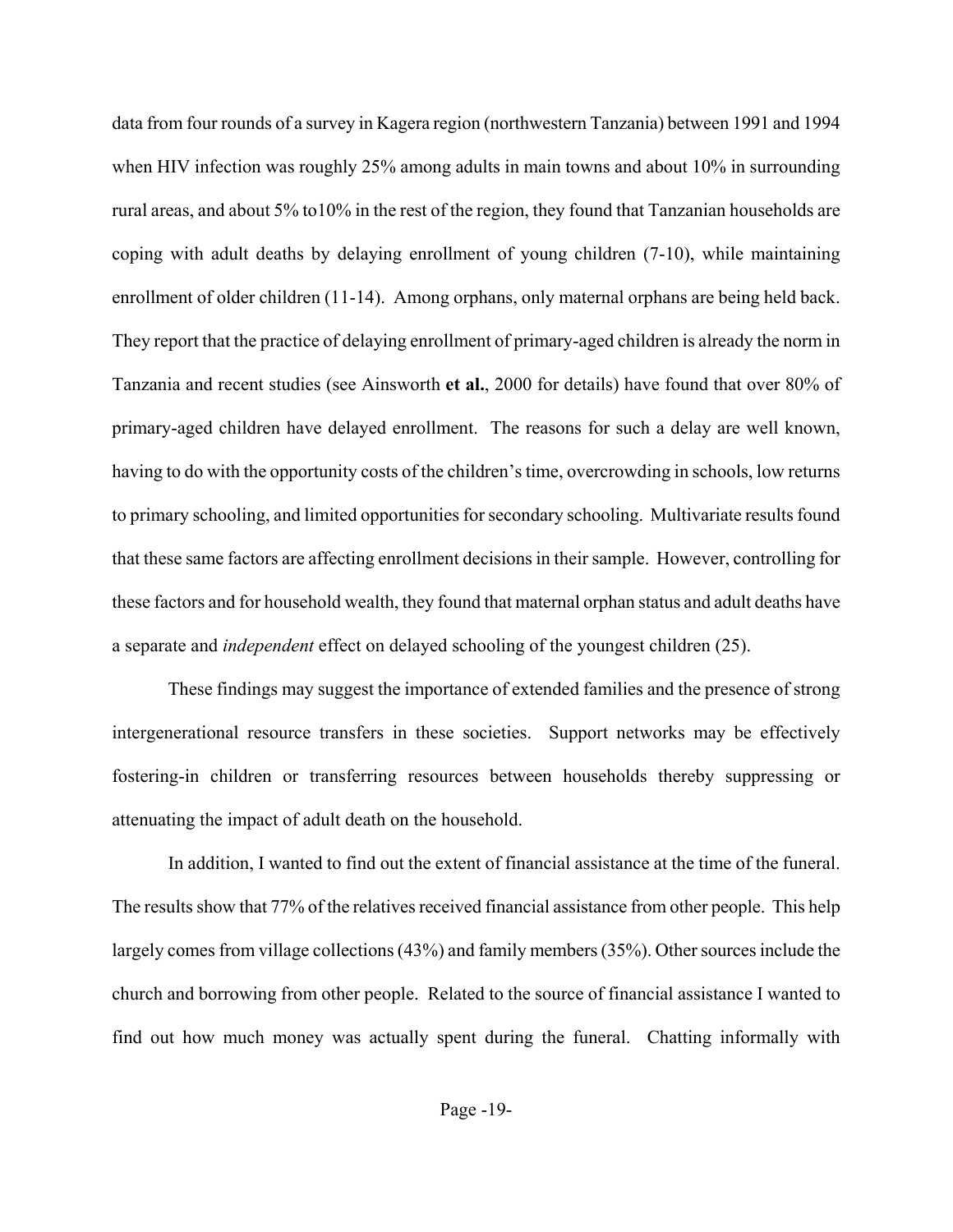supervisors on the MDICP they said that funerals are sometimes considered as a social activity where people come from different areas, slaughter chickens, goat(s), or even a cow for rich households--and have feasts. The funeral in general attracts different people and is considered as a "meeting place" for some people. If this is true, we would expect people to spend a lot of money and stay longer at the funeral. But it is very important to take into account the level of poverty in these areas. As shown in Table 1 where type of house material is considered as an index of wealth, 88% of the deceased lived in houses with grass roofing. In addition, the results show that during the funeral about 27% of the relatives spent between MK500-MK999 (about US\$8-US\$20 at the time of the 2001 survey), whereas 24% spent between MK1500 and above (US\$24 and above). Contrary, the results show that people do not stay very long at the funeral: 69% of the people stayed at the funeral for a period of 2-3 days.

# **6.1 Resource transfers after death**

# **6.1.1 Help from Relatives to Respondent**

When death takes place, it is a period of showing sympathy and providing assistance in cash or in kind. The results show that after death almost half of the people do not receive any help. For example, 53% of the relatives reported that they do not get any help from anyone. For those who get help (47%) the source of help comes from different types of relationships such as mothers, grandparents, brother and sister-in-laws, parents-in-laws and children. For the people who reported being assisted, I wanted to find out whether they had been assisted by those people or whether they started getting help because of their relative's death. This can provide some information on family relations: are they strengthened more in times of mishaps or not? Results show that 72% had been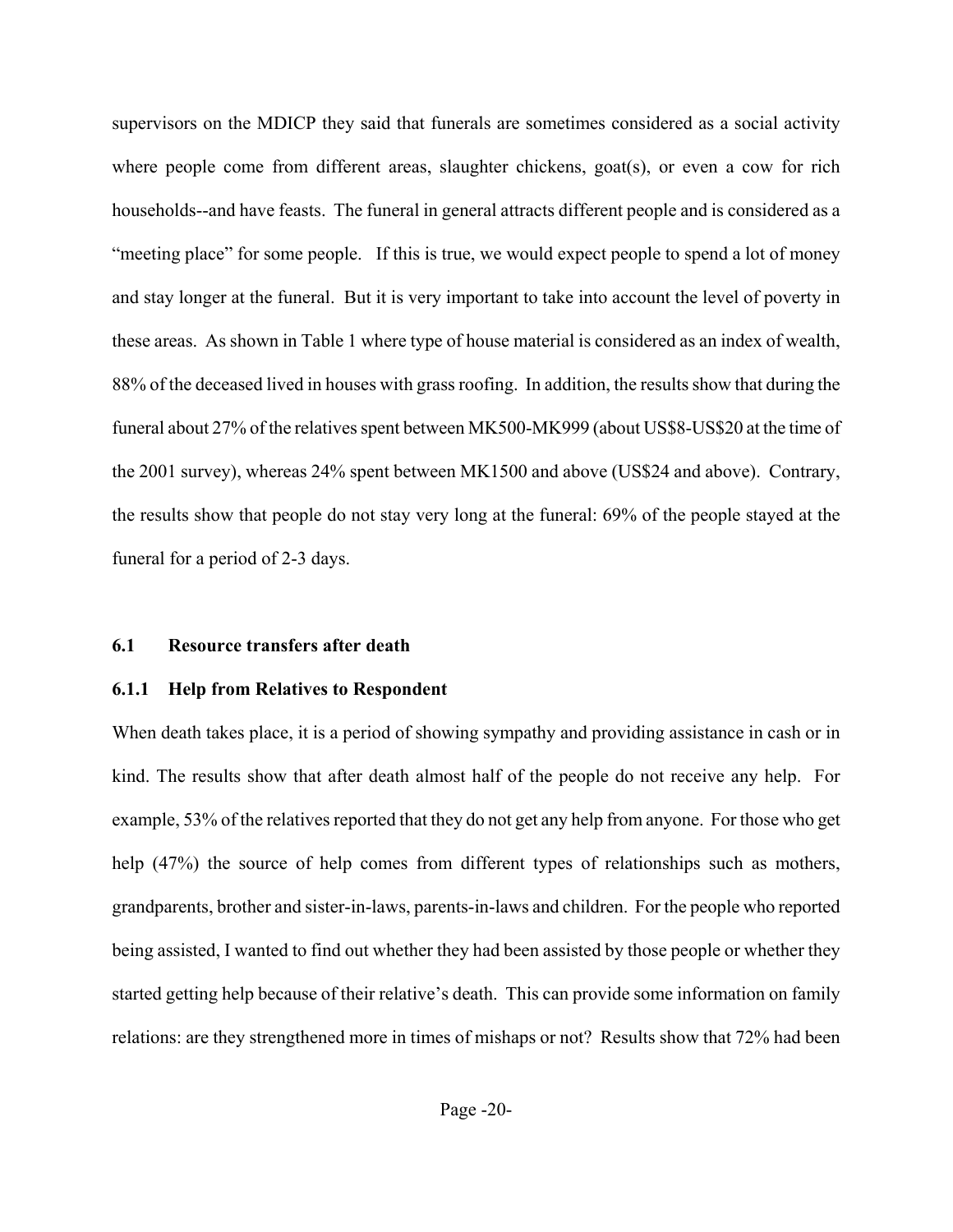helped after the death of their relative--which confirms evidence of strong support kin networks in rural Malawi (Weinreb, forthcoming).

# **6.1.2 Help from Respondent to Relatives**

Another interest was to find out whether respondents also give help to other people after the death of their relatives. The assumption is that the loss of a breadwinner would affect the relatives' ability to support other people although it is reasonable to think that not everyone who died was a breadwinner and as discussed earlier, the level of inter-household social support can confound the level of support. Results show that 47% of the respondents gave financial assistance to others after the death of the breadwinner. The type of people they gave help are similar to those who gave them help in section 6.1.1. Most people give money and food.

# **6.2 Household Composition and Dynamics**

In societies where households are nucleated or extended, it is generally accepted that death has a significant effect on household structure. Families are disturbed with members leaving the households to stay with other people or other family members coming to live in and help. The results show that 18% of the family members left to stay with other family members where as 31% of the informants reported having family members who came to live in. About 59% of the family members who left to live with other family members went to live in the city, 18% went to live in the same district (different Traditional Authority), and 12% went to live in another district. A small proportion went to live in the same village or Traditional Authority.

Some of the problems faced by relatives include repayment of loans left by the deceased,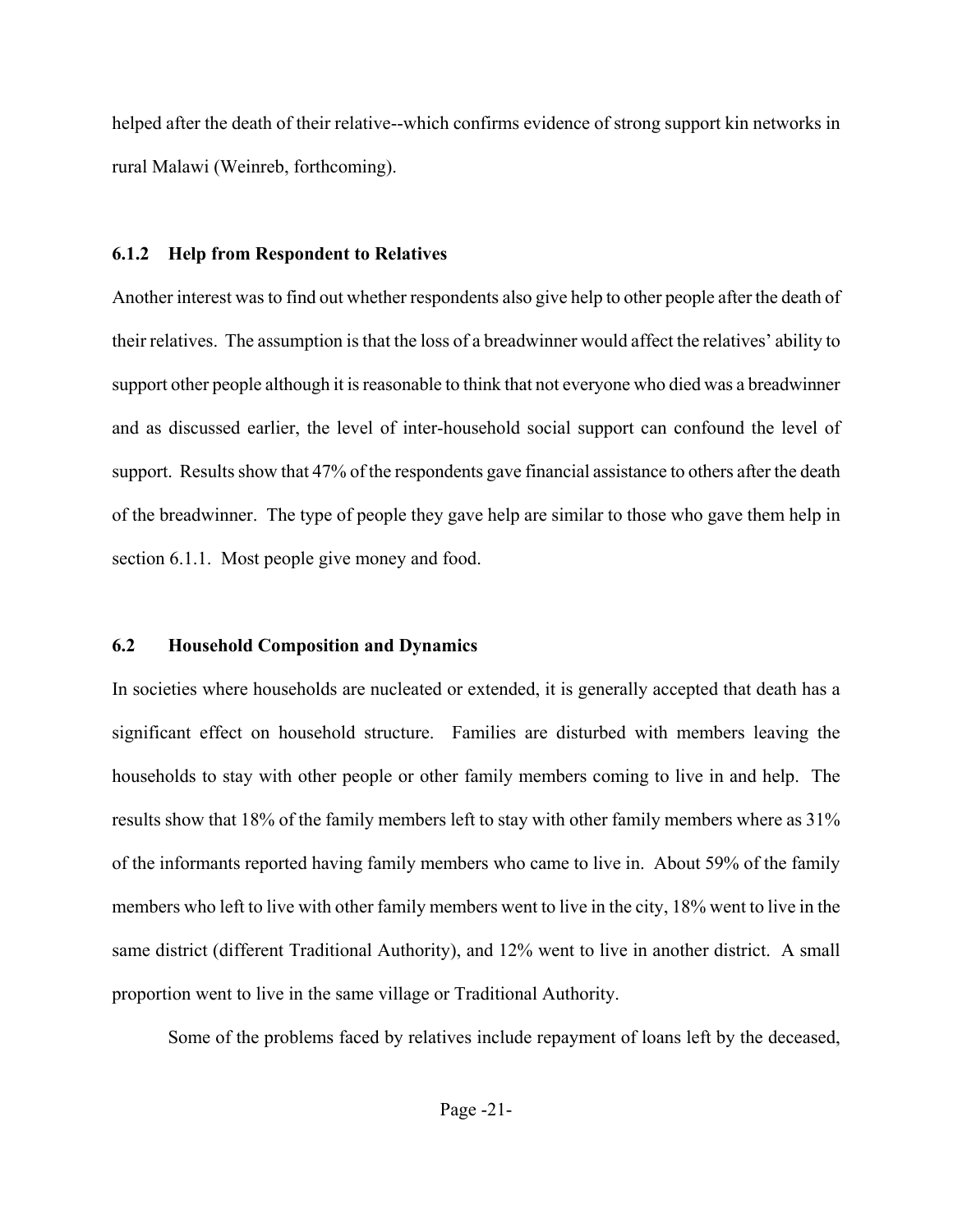lack of money for food, tuition, and other household expenditures. Others mentioned that they did not face any problems after the death. However, the problems faced varied from relative to relative but the ones mentioned are common.

Taking time out of work is also one thing that most people do in the event of death of a family member or close relative. The results show that 57% of the family members took time off to help at the funeral. In addition, about 46% of the respondents reported that family members had lost remittances. Remittances or resource transfers are very important in rural Malawi. For example, Weinreb (forthcoming) using data from the FTP examined transfers between adult respondents and their surviving paternal and maternal aunts and uncles. The findings suggest that intergenerational support networks in rural Malawi are not only both vertical and lateral, but there is also substantial network effects in family support. For example, surviving parents appear to play an important bridging role in lateral transfer relationships between their adult children and their own elderly siblings. Thus, adult respondents without surviving parents report fewer transfers to and from both paternal and maternal uncles and aunts. It is against this background that I wanted to find out whether after death the relatives were doing any form of income generating activities for their financial security. Eighty percent reported engaging in income generating activities which mostly involve agricultural activities and small business (e.g., farming, brewing beer, fishing, and making mats).

The effect of death on social life is also an important aspect of household dynamics. In this study, about 31% reported experiencing changes in their life such as lack of advice, lack of cooperation between family members, property grabbing, bigger families to take care of, and lack of food and money.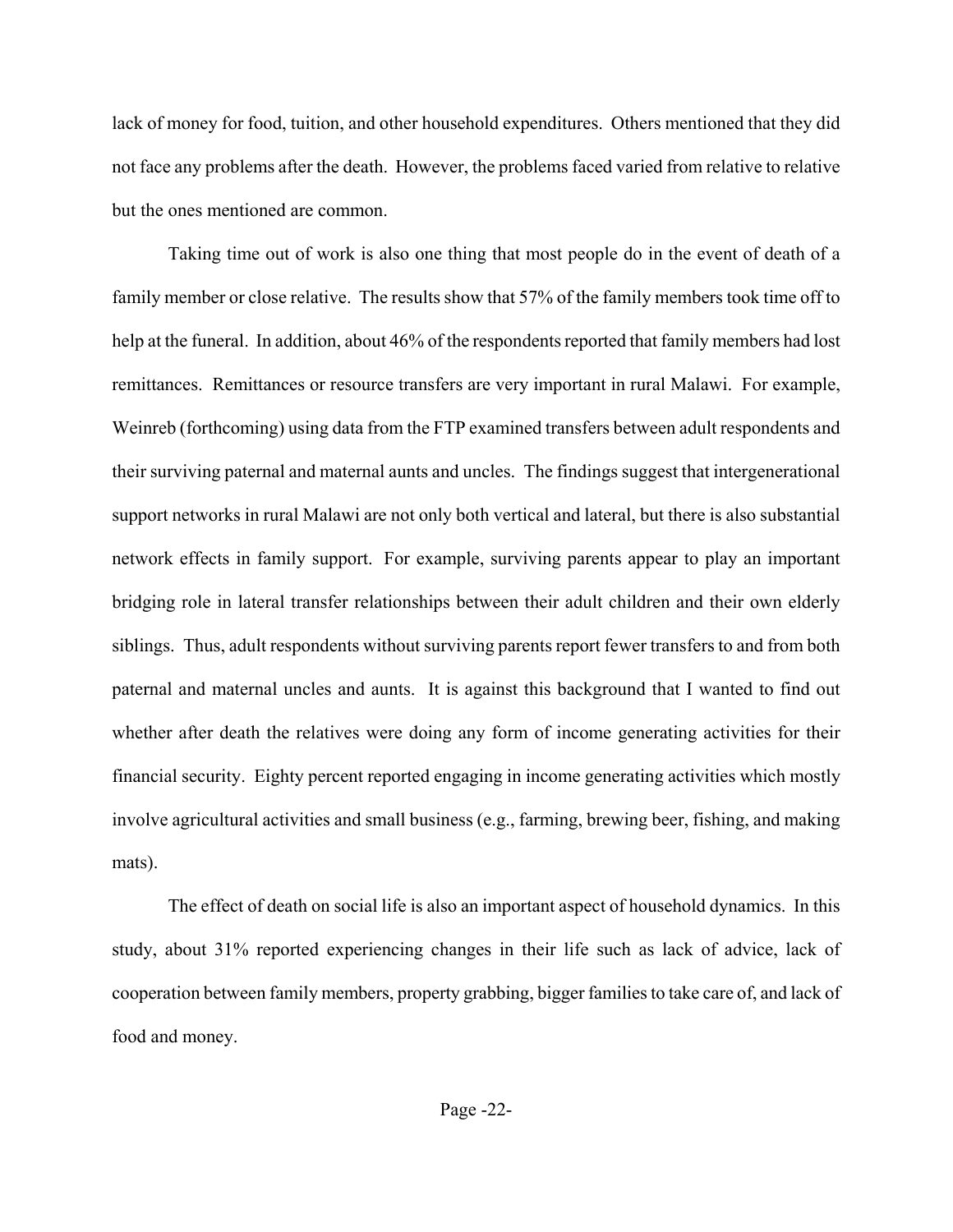### **7. Conclusions**

The results of this study have shown that the MDICP sample attrition between females and males is almost equal, male deaths are higher in the 40-49 age groups and female deaths are also higher between 30-39 years. In addition, most deaths occurred in the southern region of Malawi. Although it is not possible to check the quality of year of death reporting for deaths after the FTP, the reported proportions show that almost half of the deaths took place in 2000. There are no huge differences in terms of demographic characteristics between: 1] respondents who died and survived, and 2] between deaths with VAs and those without VAs. In addition, the mean age of surviving respondents is younger than that of the deceased respondents.

The most common diseases or illnesses associated with the deaths are "AIDS-related" such as coughing, diarrhea, difficulty breathing, fever, and weight loss. In addition, most of the illnesses are reportedly clinically diagnosed. During the course of illness respondents and their relatives sought treatment from both modern and traditional sources. At least half of the deaths took place at home. This is consistent with findings from rural Tanzania (Todd **et al.**, 1997) where most deaths occur at home and medical diagnoses of cause of death are not available. In rural Malawi, there is evidence of strong social support for the bereaved relatives at the time of the funeral and after death. For example, family composition was affected: some family members went to live with other relatives either in the same village, district or in the city whereas other people also came to live in and help their relatives. Reading through the VAs show that the most common problem associated with death is financial insecurity.

The ability of informants to recall and report the illnesses of their deceased relatives influences the reliability of VA interviews in establishing signs and symptoms. In this study, recall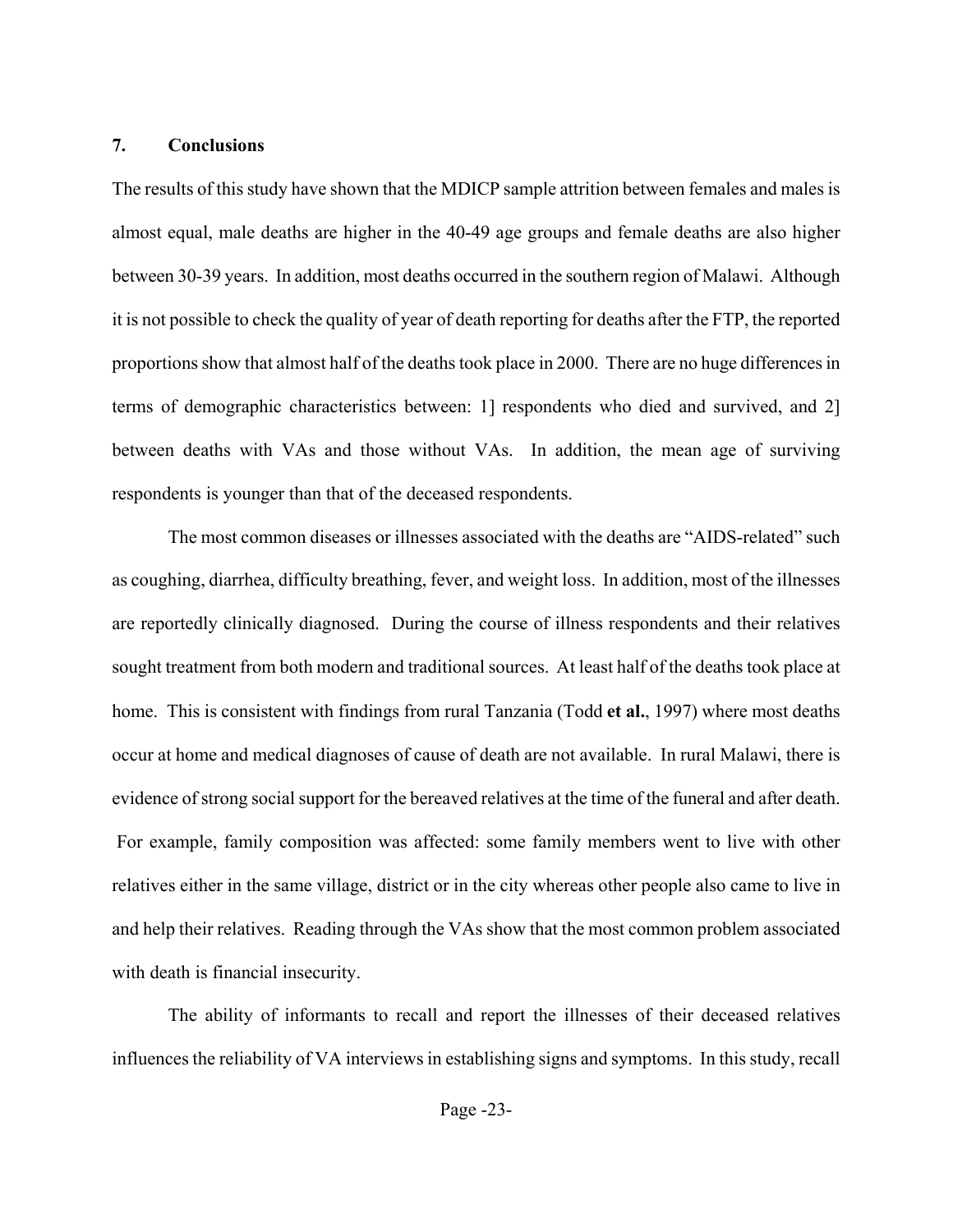is an important factor since some interviews took place nearly three years after the death of the respondent. Despite these limitations, other studies (e.g., Todd **et al**, 1997) have found that the VA instrument is able to detect clear differences in reported symptoms according to HIV status of the deaths. That is, detection of differences in reported symptoms between HIV-negative and HIVpositive deaths. In this study, only 10% of the deaths were directly associated with HIV or AIDS. Lack of known HIV status and other traditional beliefs (e.g. witchcraft) can sometimes be used to deny the consequences of HIV infection. Some people find it had to openly disclose the HIV status of their deceased relatives even if they know that they died with AIDS (Nicoll **et al.**, 1993).

Another limitation of this study, as Garenne & Fontaine (1990) points out is the problem with investigating adult deaths since nobody pays as much attention to other adults when they are sick as a mother to her child. Garenne & Fontaine (1990) also point out that the most serious problems in the investigation of deaths occur among the elderly<sup>9</sup>. Old people who feel sick have a tendency to hide their disease, do not go to dispensaries, refuse to take drugs, and declare they want to die within the village like their ancestors. Although this study was not aimed at picking up the effects of Garenne & Fontaine's points, it is reasonable to think that these problems might be present among the deceased prime-age adults. Therefore, this paper has presented the major findings of a study of adult mortality using VAs in rural Malawi where, as in many areas of sub-Saharan Africa, reliable data on cause of death is lacking.

# **References**

 $\overline{\phantom{a}}$ 

AINSWORTH, M., BEEGLE, K., & KODA, G. (2000). The impact of adult mortality on primary school enrollment in northwestern Tanzania. Paper prepared for UNAIDS.

<span id="page-24-0"></span><sup>9</sup> I assume that they mean those aged 50 and over since in their paper the last age group that was used for analysis is 50+.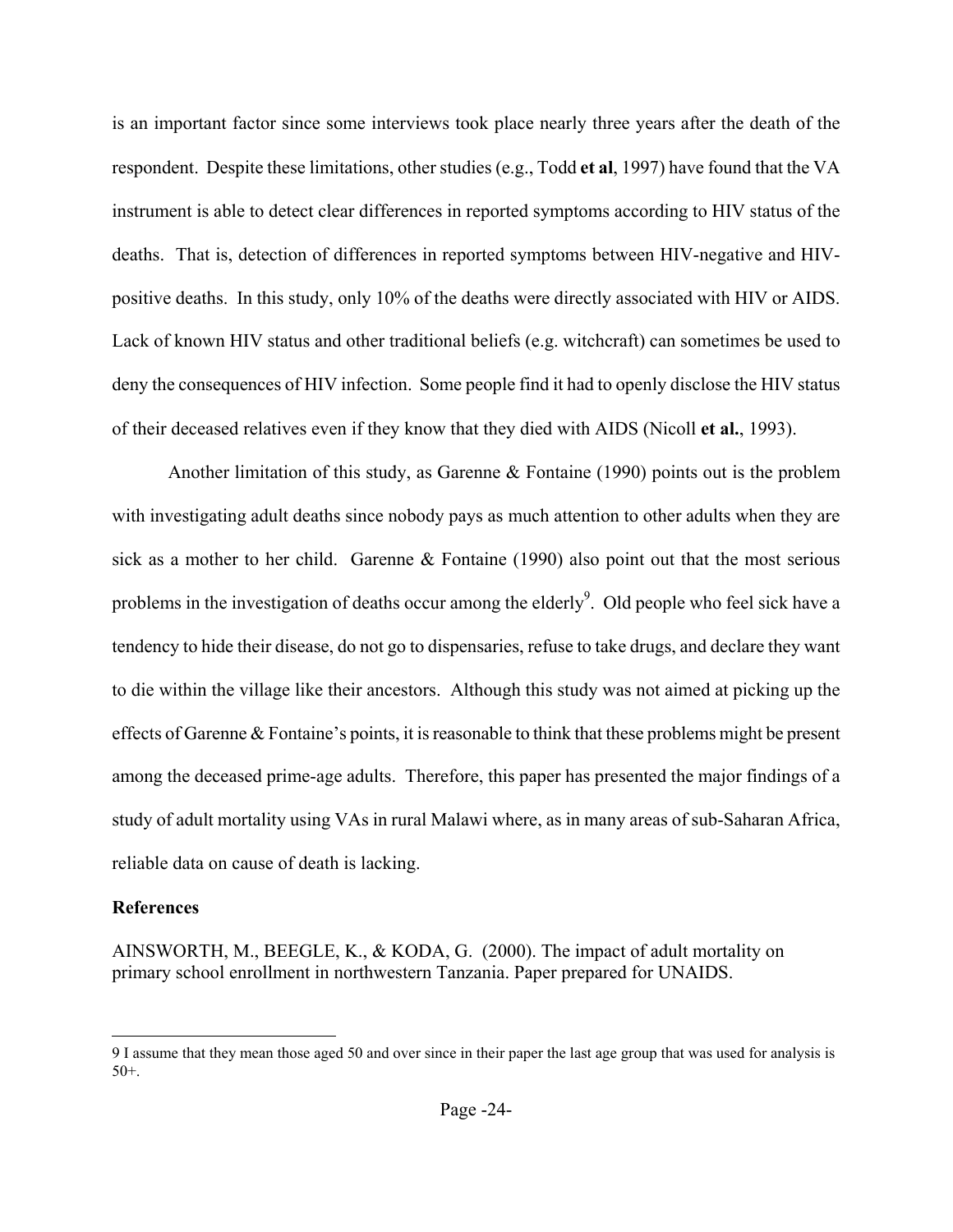ASUZU, M.C., JOHNSON, O.O., OWOAJE, E.E., ROTIMI, C.N., KAUFMAN, J.S., & COOPER, R.S. (1996). Questions on adult mortality. **World Health Forum,** 17, 373-376.

BICEGO, G. (1997). Estimating adult mortality rates in the context of the AIDS epidemic in sub-Saharan Africa: Analysis of DHS sibling histories. **Health Transition Review**, 7, Suppl 2, 7-22.

BOERMA, J.T., NUNN, A.J., & WHITWORTH, J.A. (1998). Mortality impact of the AIDS epidemic: Evidence from community studies in less developed countries. **AIDS,** 12, Suppl 1, S3- S14.

CHANDRAMOHAN, D., MAUDE, G., RODRIGUES, L. & HAYES, R. (1994). Verbal autopsies for adult deaths: Issues in their development and validation. **International Journal of Epidemiology,** 23, 213-222.

DOCTOR, H.V. (2002). Estimating adult male mortality from high AIDS settings in rural areas of Malawi. Paper Presented at the Annual Meeting of the Population Association of America, May 9- 11. Atlanta, Georgia, USA.

GARENNE, M., KAHN, K., TOLLMAN, S., & GEAR, J. (2000). Causes of death in a rural area of South Africa: An international perspective. **Journal of Tropical Pediatrics,** 46, 183-190.

GARENNE, M. & FONTAINE, O. (1990). Assessing probable causes of death using a standardized questionnaire: A study in rural Senegal. In J. VALLIN, S. D'SOUZA, & A. PALLONI (Eds), **Measurement and analysis of mortality: New approaches (**pp. 123-142). Oxford: Clarendon Press.

HOJ, L., STENSBALLE, J., & AABY, P. (1999)**.** Maternal mortality in Guinea-Bissau: The use of verbal autopsy in a multi-ethnic population. **International Journal of Epidemiology,** 28, 70-76.

KAHN, K., TOLLMAN, S.M., GARENNE, M., & GEAR, J.S.S. (2000). Validation and application of verbal autopsies in a rural area of South Africa. **Tropical Medicine and International Health,** 5, 11, 824-831.

KALTER, H.D., R.H. GRAY, R.E. BLACK, & S.A. GULTIANO. (1990). Validation of postmortem interviews to ascertain selected causes of death in children. **Journal of Epidemiology**, 19, 2, 380- 386.

KAMALI, A., WAGNER, H., NAKIYINGI, J., et al. (1996). Verbal autopsy as a tool for diagnosing HIV-related adult deaths in rural Uganda. **International Journal of Epidemiology,** 25, 679-684.

KAUFMAN, J.S., ASUZU, M.C., ROTIMI, C.N., JOHNSON, O.O., OWOAJE, E.E., & COOPER, R.S. (1997). The absence of adult mortality for sub-Saharan Africa: a practical solution. **Bulletin of the World Health Organization***,* 75, 5, 389-395.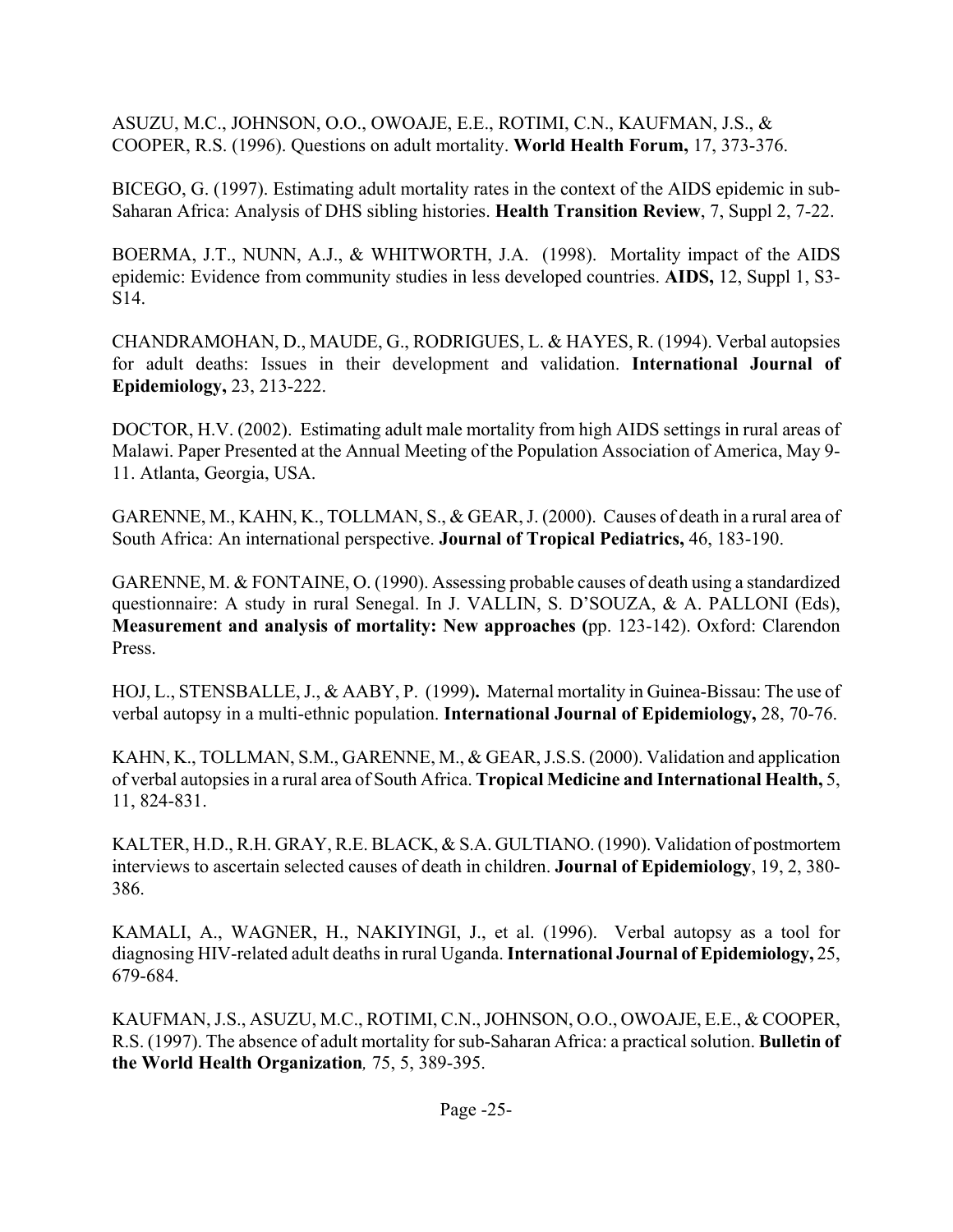KELLY, P. (1998). Diarrhea and AIDS: Recent developments in the African setting. **Africa Health***,*  20, 6, 16-18.

NATIONAL STATISTICAL OFFICE [MALAWI] & ORC MACRO. (2001). **Malawi Demographic and Health Survey 2000***.* Zomba, Malawi and Calverton, Maryland, USA: National Statistical Office and ORC Macro.

NICOLL, A., LAUKAMM-JOSTEN, U., MWIZARUBI, B., et al. (1993). Lay health beliefs concerning HIV and AIDS: A barrier for control programmes. **AIDS Care**, 5, 223-233.

NYKANEN, M., TAMAONA, W., CULLINAN, T., VAN OOSTREZEE, V., & ASHRON, P. (1995). Verbal autopsy as a technique to establish causes of infant and child mortality. **East African Medical Journal**, 72, 11, 731-734.

SNOW, B. & MARSH, K. (1992). How useful are verbal autopsies to estimate childhood causes of death? **Health Policy and Planning,** 7, 22-29.

TODD, J., BALIRA, R., GROSSKURTH, H., et al. (1997). HIV-associated adult mortality in a rural Tanzanian population. **AIDS***,* 11, 801-807.

WEINREB, A.A. (forthcoming). How wide is the familial support network? Intergenerational exchanges in rural Malawi. **Journal of Cross-Cultural Gerontology***.*

WORLD HEALTH ORGANIZATION. (2001). Fact sheet 1 HIV/AIDS: the infection. [http://www](http://www-nt.who.int/whosis/statistics/factsheets_hiv_nurses/fact-sheet-1/index.html)[nt.who.int/whosis/statistics/factsheets\\_hiv\\_nurses/fact-sheet-1/index.html](http://www-nt.who.int/whosis/statistics/factsheets_hiv_nurses/fact-sheet-1/index.html), (12 April, 2001).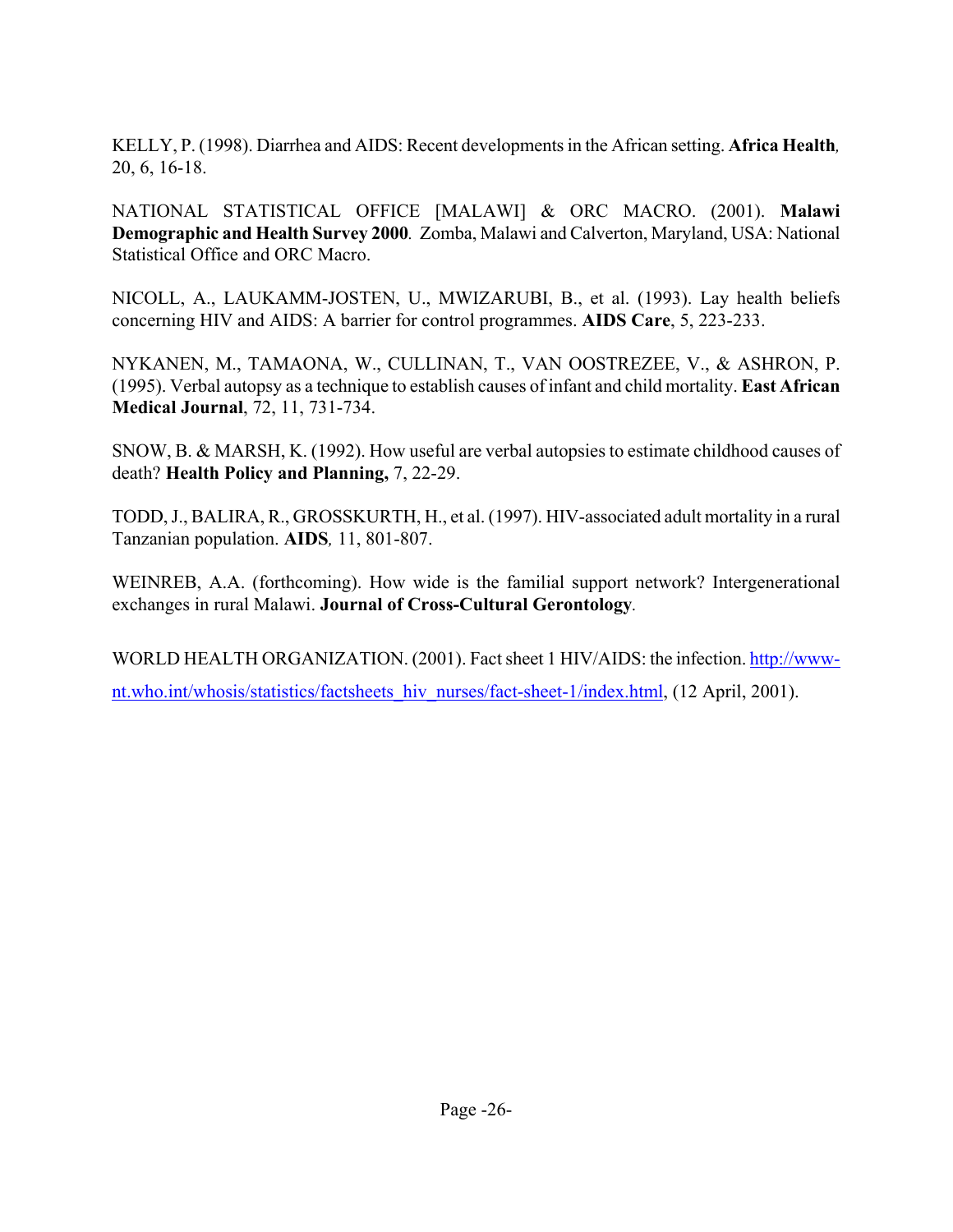|                                     | Died (1998-2001) |        |              | Survived to wave 2 in 2001* |              |              |
|-------------------------------------|------------------|--------|--------------|-----------------------------|--------------|--------------|
| Characteristic**                    | <b>Male</b>      | Female | <b>Total</b> | <b>Male</b>                 | Female       | <b>Total</b> |
|                                     |                  |        |              |                             |              |              |
| Age<br>20-29                        | 22.0             | 35.2   | 28.9         | 22.2                        |              |              |
| 30-39                               | 22.0             | 46.3   | 34.6         | 32.6                        | 40.4<br>34.5 | 31.3<br>33.6 |
| 40-49                               | 42.0             | 18.5   | 29.8         | 31.6                        | 23.9         | 27.8         |
|                                     |                  |        |              |                             |              |              |
| 50-59                               | 14.0             | 0.0    | 6.7          | 13.6                        | 1.7          | 7.6          |
| Mean age                            | 38.4             | 33.5   | 35.9         | 35.6                        | 27.5         | 31.0         |
| Mean years of schooling             | 3.6              | 3.0    | 3.3          | 3.7                         | 2.8          | 3.2          |
| Mean children born                  | 5.8              | 4.2    | 5.0          | 5.5                         | 4.2          | 4.8          |
| Roof Material                       |                  |        |              |                             |              |              |
| Metal                               | 12.2             | 13.2   | 12.7         | 7.5                         | 7.3          | 7.4          |
| Thatch/Grass                        | 87.8             | 86.8   | 87.3         | 92.5                        | 92.7         | 92.6         |
|                                     |                  |        |              |                             |              |              |
| Worry about catching<br><b>AIDS</b> |                  |        |              |                             |              |              |
| Not worried                         | 7.7              | 16.7   | 12.2         | 25.3                        | 17.0         | 21.1         |
| Little worried                      | 23.1             | 20.9   | 22.0         | 19.8                        | 20.3         | 19.8         |
| Very worried                        | 69.2             | 62.2   | 65.7         | 54.3                        | 62.2         | 58.2         |
|                                     |                  |        |              |                             |              |              |
| Sample Area                         |                  |        |              |                             |              |              |
| South                               | 42.0             | 51.85  | 47.1         | 35.0                        | 32.4         | 33.7         |
| Center                              | 28.0             | 27.78  | 27.9         | 33.7                        | 34.4         | 34.0         |
| North                               | 30.0             | 20.37  | 25.0         | 31.3                        | 32.3         | 32.3         |
| Probability of dying***             | 0.02             | 0.01   | 0.02         |                             |              |              |
|                                     |                  |        |              |                             |              |              |
| N                                   | 50               | 54     | 104          | 1085                        | 1467         | 2552         |

**Table 1.** Percent distribution of deceased and surviving respondents by selected characteristics in rural Malawi.

*Source: Calculated from the MDICP 1998 and 2001 data.* 

*Notes: \*This does not include the new spouses interviewed in 2001, i.e., new wives and husbands of respondents who remarried; \*\* This is based on the 1998 survey for the deceased and on the 2001 survey for the surviving; This is the annual probability of dying for all ages (20-59) for the period 1998-2001.*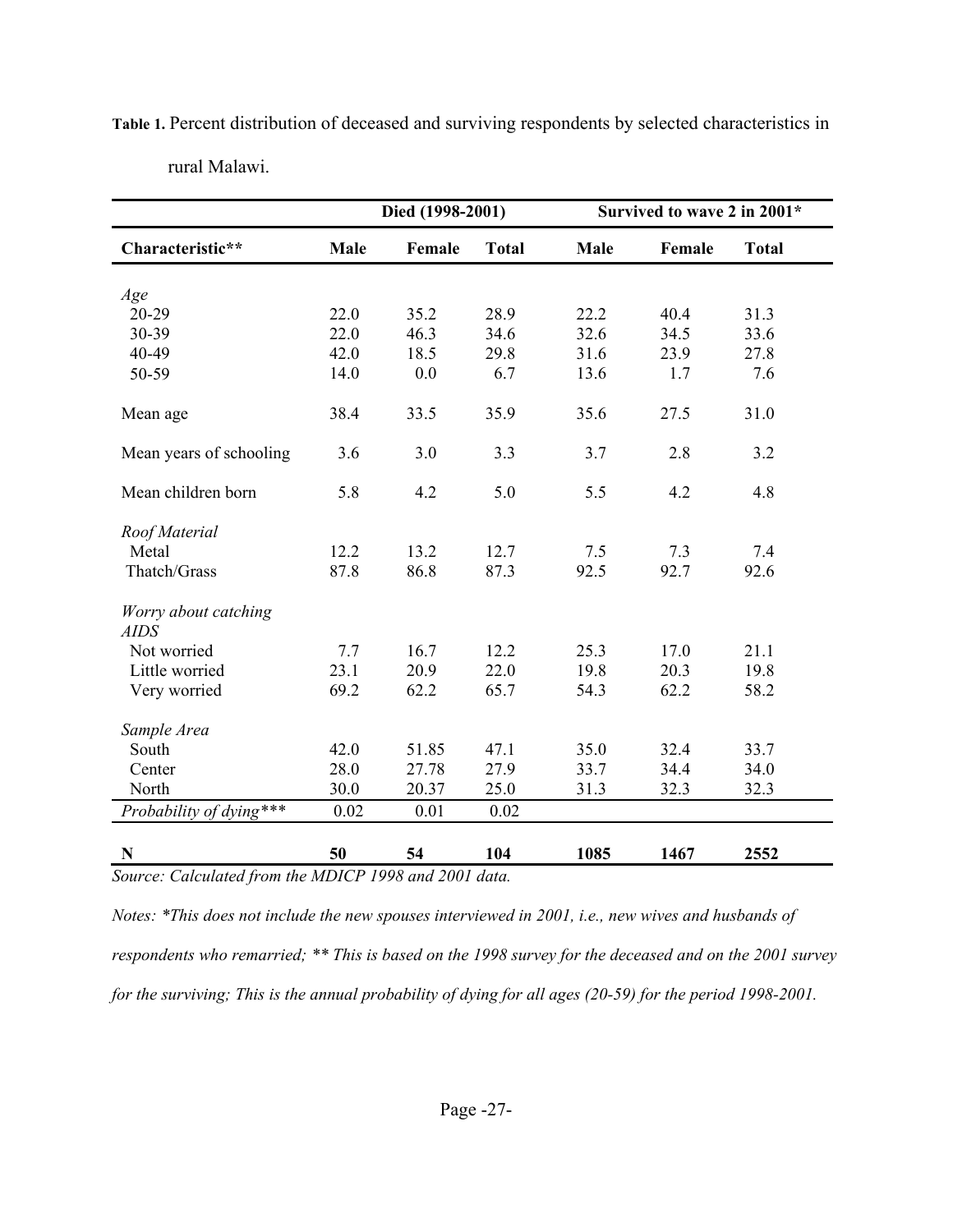**Table 2.** Proportion of respondents by year of death, duration of illness, and source(s) of care in

| Variable                                                               | Percent | $\mathbf N$    |
|------------------------------------------------------------------------|---------|----------------|
|                                                                        |         |                |
| Duration of illness                                                    |         |                |
| Less than 1 month                                                      | 21.7    | 20             |
| 1 to 2 months                                                          | 15.2    | 14             |
| 2 to 6 months                                                          | 14.1    | 13             |
| 6 months and above                                                     | 43.5    | 40             |
| Don't know                                                             | 5.4     | 5              |
| Source of care/treatment sought by deceased $a,b$                      |         |                |
| Government District Hospital                                           | 70.2    | 65             |
| Government/Primary Health Center/Clinic/Dispensary <sup>g</sup>        | 14.8    | 14             |
| Private Hospital/Clinic <sup>f</sup>                                   | 12.9    | 12             |
| <b>Traditional Healer</b>                                              | 54.1    | 50             |
| Relatives or friends                                                   | 8.2     | 8              |
| Religious leaders <sup>c</sup>                                         | 8.2     | 8              |
| Source of care/treatment sought by relatives or friends <sup>d,e</sup> |         |                |
| Government hospital                                                    | 64.4    | 59             |
| Government/Primary health center                                       | 10.9    | 10             |
| Private hospital/clinic                                                | 12.7    | 12             |
| <b>Traditional Healer</b>                                              | 60.0    | 55             |
|                                                                        |         |                |
| Year of death                                                          |         |                |
| 1998                                                                   | 7.6     | $\overline{7}$ |
| 1999                                                                   | 23.9    | 22             |
| 2000                                                                   | 46.7    | 43             |
| 2001                                                                   | 21.7    | 20             |
| <b>Total</b>                                                           | 100.0   | 92             |

*Source: Calculated from the 2001 mortality study data.*

<sup>a</sup> Respondent paid for their own medication and/or travel to the source of care;  $b, e$  Percentages do not add up to 100 since people had multiple sources of care;  $\textdegree$  This was for moral support;  $\textdegree$  Other people (relatives or friends) paid for medicine and/or travel to the source of care; <sup>f</sup> This is different from government Hospital; <sup>g</sup> These names are used interchangeably by the local people and they all refer to all sources other than the main district/referral hospitals.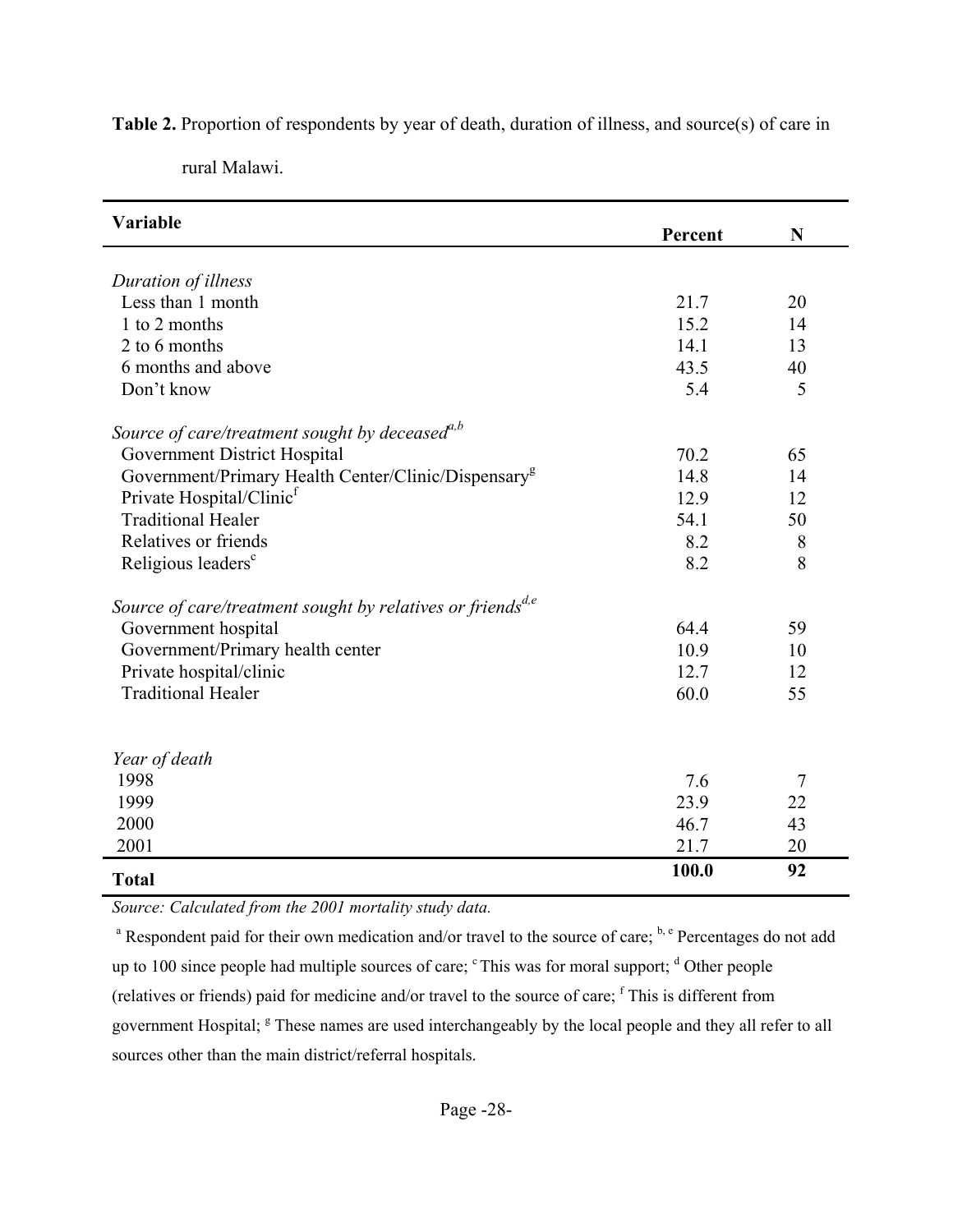**Table 3.** Proportion of deaths with specific illnesses/diseases as reported by relatives and neighbors in rural Malawi (Note: the "AIDS-related" illnesses were not directly reported by informants)

| Disease/Symptom                                                                                                                                           | Percent of deaths <sup>b</sup> |
|-----------------------------------------------------------------------------------------------------------------------------------------------------------|--------------------------------|
| Accident                                                                                                                                                  | 7.7                            |
| Coma                                                                                                                                                      | 5.5                            |
| Complications of delivery                                                                                                                                 | 3.3                            |
| Cough                                                                                                                                                     | 42.9                           |
| Diarrhea                                                                                                                                                  | 29.7                           |
| Difficult / Rapid breathing                                                                                                                               | 22.5                           |
| Fever / Malaria                                                                                                                                           | 30.3                           |
| Pneumonia                                                                                                                                                 | 27.5                           |
| Rash                                                                                                                                                      | 10.0                           |
| Stiff neck                                                                                                                                                | 7.8                            |
| Weight loss / Very thin / Malnutrition                                                                                                                    | 17.2                           |
| Fit                                                                                                                                                       | 10.0                           |
| <b>HIV/AIDS</b>                                                                                                                                           | 10.0                           |
| "AIDS-related" <sup>2</sup> :<br>AIDS+cough+diarrhea+difficult and rapid<br>breathing+fever and malaria<br>+pneumonia+rash+very thin and<br>malnutrition. | 68.9                           |

*Source: Calculated from the 2001 mortality study data.* 

<sup>a</sup> Adopted from World Health organization (2001). This includes respondents who reported a

combination of these illnesses; <sup>b</sup> Percentages do not add up 100 because some people had multiple

diseases or symptoms.